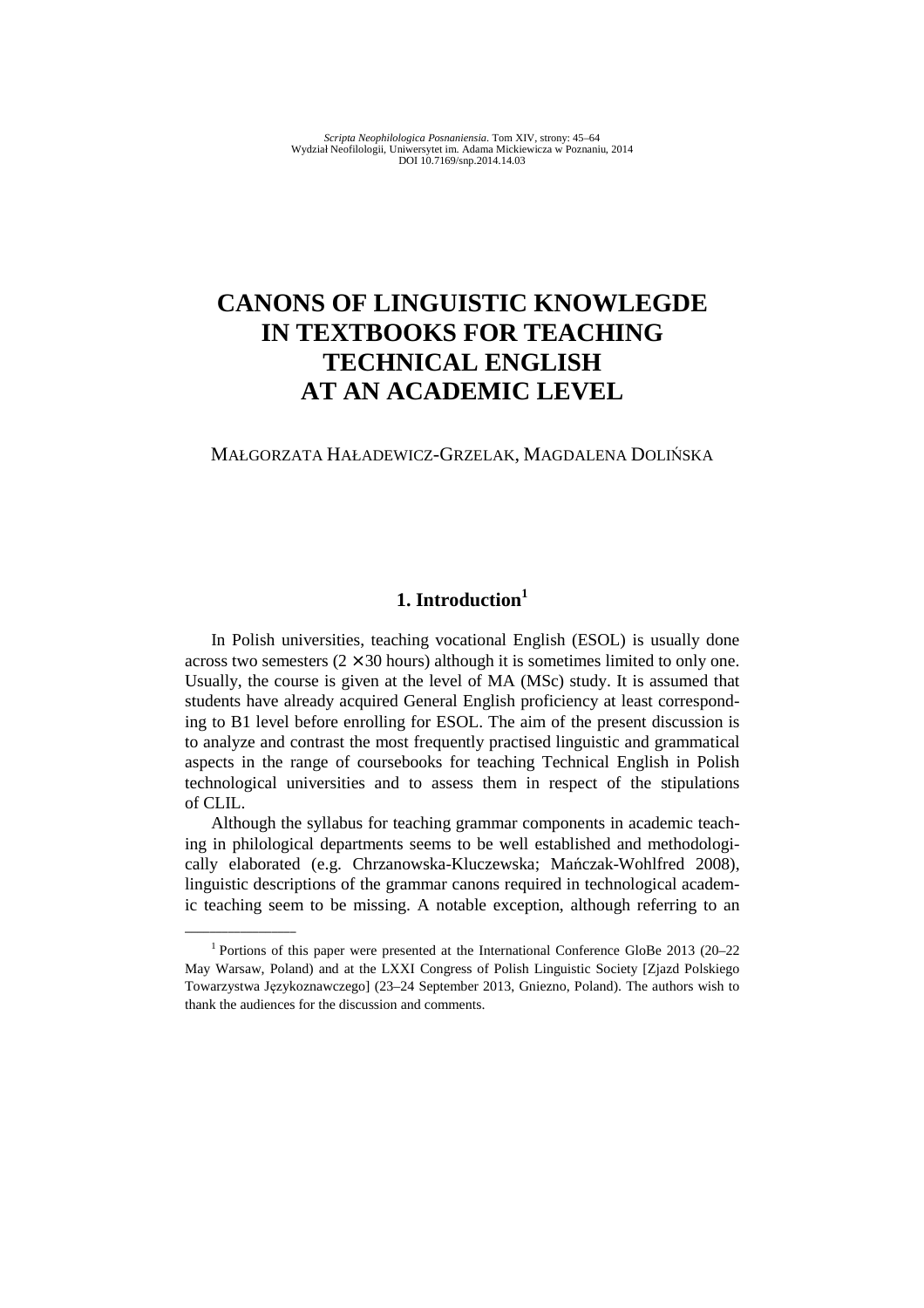older generation of coursebooks, is Tay (1976) who, in assessing *English in Physical Science* (1974) by J.P.B. Allen and H. G. Widdowson, points out that there is "fairly good coverage of the most important grammatical points in seven units. In many exercises, however, the focus appears to be on the subject matter rather than on grammar" (Tay 1976: 84). By way of an illustration, she gives the example of one unit where students spend so much time reading the content and trying to fit the facts together that they lose track of the grammatical point being studied.

Reza-Atai and Shoja (2011) offer crucial insights into the assessment of ESP (English for special purposes) in academic instruction in Iran via a case study of computer engineering students. It can be inferred from their work that the courses in question do not use any particular coursebooks but rely exclusively on reallife materials, without any additional EFL support. The authors conclude that such materials can be problematic for students since many of them do not have an optimal general English proficiency level prior to enrolling on an EAP course. Furthermore, the authors conclude that "[a]s for target needs of the students, it seems that curriculum developers and syllabus designers have neither identified nor defined them operationally in order to formulate specific objectives for the corresponding program" Reza-Atai – Shoja (2011: 38).

General English coursebooks are usually critically assessed for pragmatic or communicative function they are supposed to fulfil. For example, Fish and Dudley-Evans (1986) suggest that in contrast to a grammar-based textbook-oriented syllabus, communication-based ones seem to lack a consensual common core of 'notions' (in Wilkinson's terminology, sematico-grammatical categories). This could stem from the fact that a "syllabus is by definition pre-determined as to the content and sequence whereas communication is in essence open-ended and unpredictable" (Fish and Dudley-Evans 1986: 2). An important study was undertaken by O'Loughin (2012), in which the author studied the vocabulary coverage of the most frequent 2,000 words in a series of *New File* coursebooks for EFL. The research addressed several important issues, e.g. whether learners are provided with sufficient exposure to vocabulary through reading and listening comprehension components in those materials.<sup>2</sup>

The present case study adopts this latter perspective, being concerned with the status of grammatical and lexis components in technical English coursebooks, rather than with the evaluation of textbooks per se. There is thus the question of how 'grammar' is to be understood in the present paper. According to dictionary definitions, there are at least two meanings of the word 'grammar' (cf. Thornbury 2001: 3). In general, here we take the view that grammar is

 $2^2$  See also an exhaustive discussion and references on the 'current bilingual situation of the speaker' (*aktualna sytuacja bilingwalna rozmówcy*) in Marcinkiewicz (2013).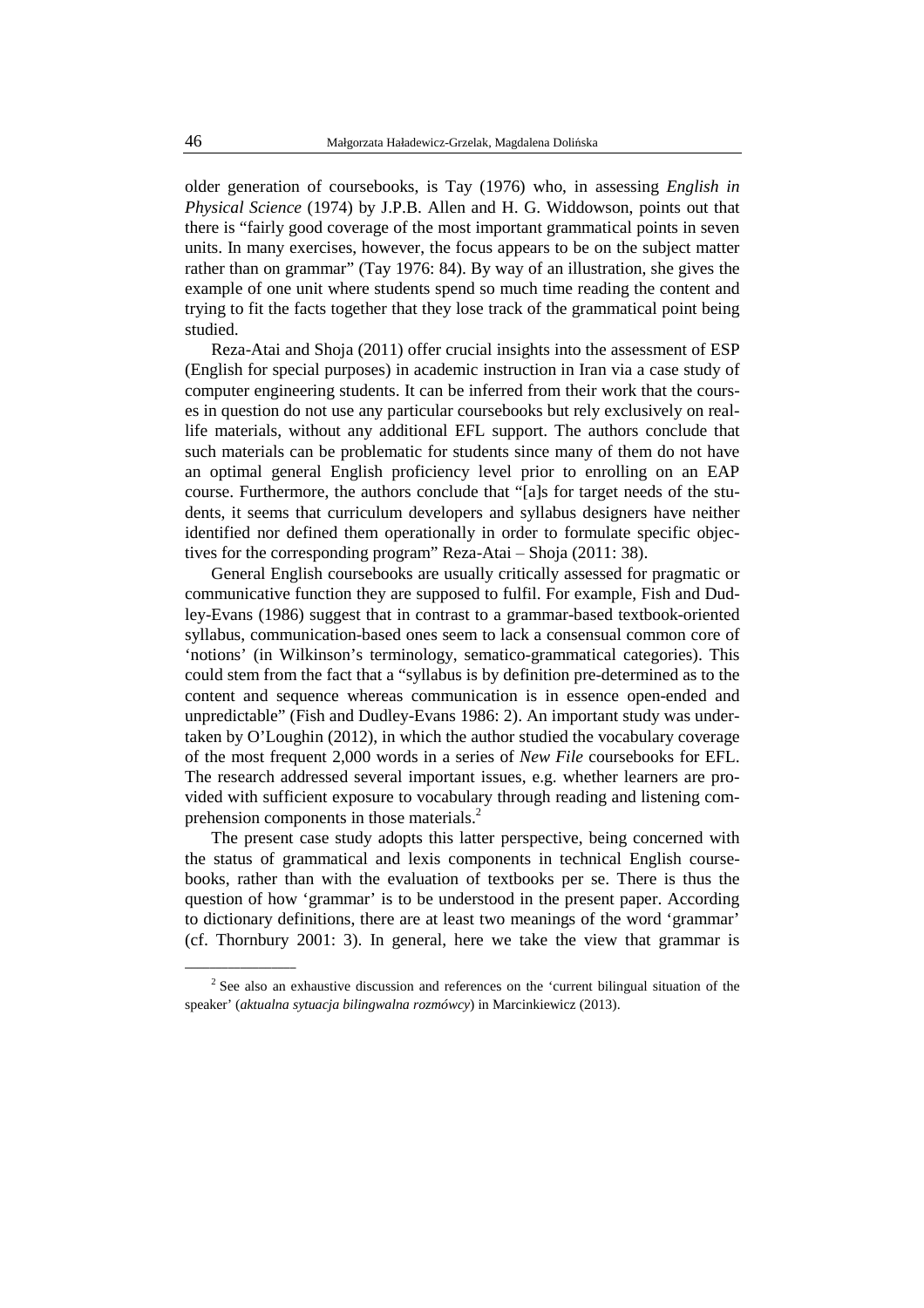a body of rules for a language, a system of patterns which describe the formation of a language's sentences. However, as Thornbury (2001: 3) suggests, apart from being a thing, it can also be a process, something that happens, and it can manifest itself in communication. Lexis, in turn, as Jones (1995: 97) observes, is quickly becoming a key concern for SLA studies.The author views the lexicon development in two ways: "as a gradual accretion of individual items or as a series of thresholds linked to the ability to perform a real-life tasts" Jones (1995: 97). Lexicon is understood here, following Kroager, "as a set of meaning elements in a language which we can envisage as a speaker's mental dictionary, where much of information is idiosyncratic and unpredictable but which contains a lot regularities as well" (Kroager 2004: 3). This distinction between the two pivots of building SL skills (lexicon and grammar) will turn out of importance in the discussion to follow.

#### **1.1. CLIL as a methodology for ESAP**

As Lyster and Ballinger (2011) observe, "CBLT (content based language teaching) is an instructional approach in which non-linguistic curricular content such as geography or science is taught to students through the medium of a language that they are concurrently learning as an additional language" (Lyster and Ballinger  $(2011: 279)$ .<sup>3</sup> Currently, the term CLIL (Content and language integrated learning) is preferred, which denotes an innovative attitude to FLT, ensuing from the need to reach higher language skills and to propagate multilingualism in the era of European integration. In L2 teaching, CLIL, apart from the aforementioned CBTL, is also known as *English across the curriculum* or *Bilingual education.*

In order to make Europe an economy based on knowledge and competitiveness, the European Commission has created a plan regarding language instruction which aims to achieve an ambitious goal, i.e.  $MT + 2$ , that is to say, mother tongue plus two foreign languages. As a result, teaching curricula for foreign languages have become a popular strategy (Swain 1996; Snow and Brinton 1997; Marsh and Hartiala 2001; Wilkinson 2004). Thus far, CLIL has become quite popular in Europe, in particular in secondary education where it successfully supports not only language communication but also intercultural knowledge (Jäppinen, 2005).

As is evident from an evaluation report on bilingual education in Poland regarding the English language (*Raport ewaluacyjny – edukacja dwujęzyczna w Polsce – język angielski*), completed in 2008 and coordinated by Centralny

 $\overline{\phantom{a}}$  , where  $\overline{\phantom{a}}$ 

<sup>&</sup>lt;sup>3</sup> The same reference for an overview of CBLT contexts.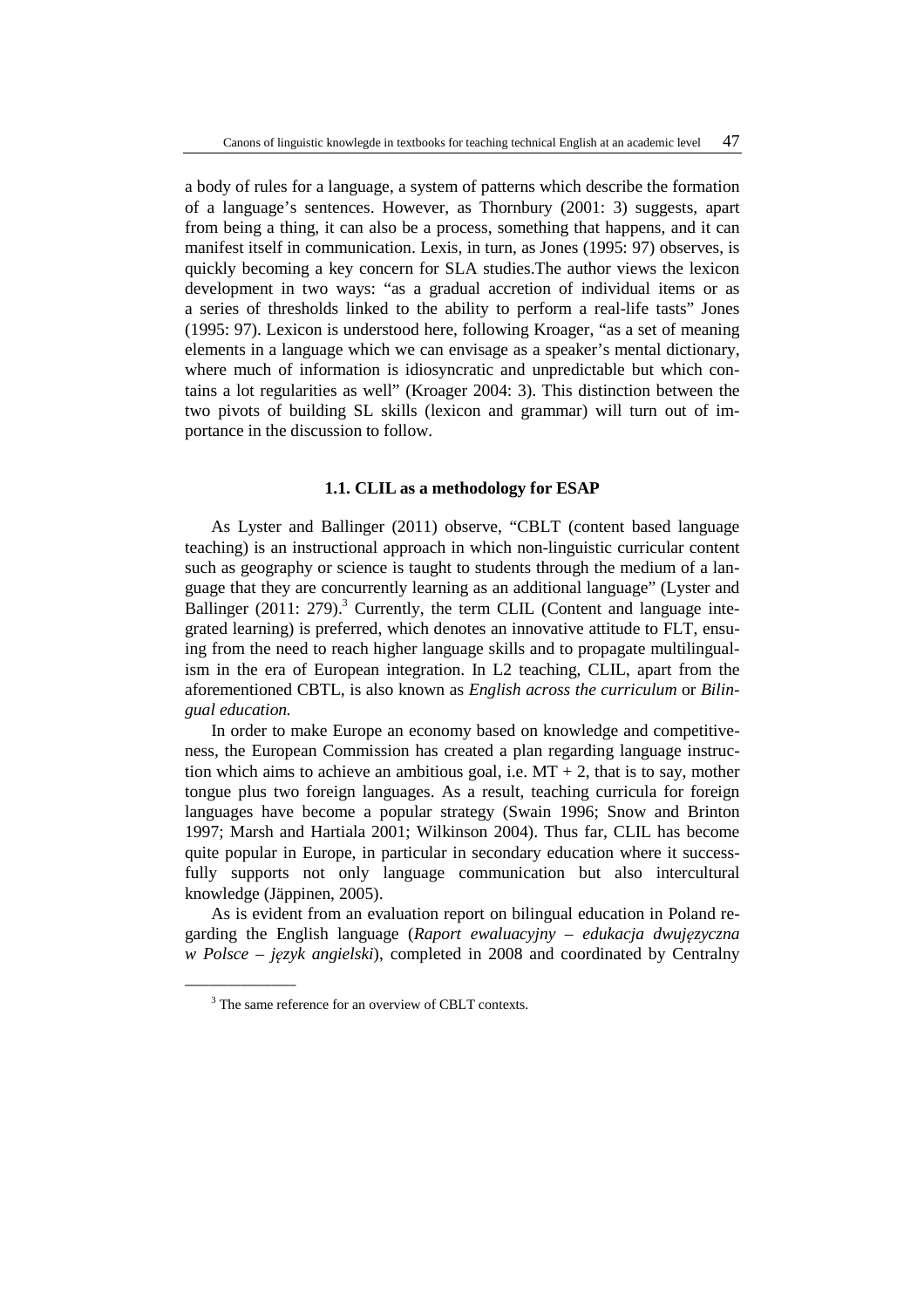Ośrodek Doskonalenia Nauczycieli (CODN) [Centre For Teacher Training] with support from the British Council Poland, CLIL strategies are implemented more and more frequently in secondary education (e.g. bilingual schools in Poland, where selected classes are partly taught in a target foreign language).

So far, CLIL has not been widely adopted in higher education in Poland, although searching through literature on the topic we find suggestions referring to practical implementation of the method and, in that way, elevating English as a medium of instruction. For example, Kruseman (2003) observes that English is the language of science, and it should be pursued if we want to prepare our students for international careers in a globalized word (Kruseman, 2003: 7).

Nevertheless, when teaching English in higher education, this seems to be an ideal ground for implementing CLIL strategies. Among other things:

- i) Teaching languages becomes a means for teaching particular problems and students with prior knowledge of a given subject understand better and acquire texts better;
- ii) Through interest in the topic, student motivation for learning a foreign language has increased;
- iii) Fluency becomes more important than accuracy and errors become a natural part of the learning process;
- iv) Language is acquired in natural situations which are known to students, and this creates the ground for the natural growth of language skills;
- v) Reading is a necessary skill;
- vi) In laboratory groups, determined according to a profile chosen for the main study area, students often have varying degrees of prior FL competence, though they have in common knowledge of the main subject.

Kong and Hoare (2011: 307) point out that teaching content in a second language might be insufficient to bring about language learning (see also Mohan and Huang 2002), hence the exact relation between language and content in *content-based language* is of paramount importance. What is more, it is teachers' responsibility to integrate the two parts of the dyad, language and content, so as to bring about the learning of both  $(Kong - Hoare 2008: 254)$ . This work attempts to add to this discussion by investigating the most popular and accessible technical English textbooks from the perspective of integrating grammar content with technical language stipulations. The following research questions were postulated and the subsequent discussion aims to address them:

- i) which grammatical canons are omitted in this type of coursebook?
- ii) which canons appear the most frequently?
- iii) what is the order of explaining grammatical issues and what is the difference (if any) from teaching general English?
- iv) what is the importance of procedural teaching and the emphasis on cognitive functions in this type of textbook?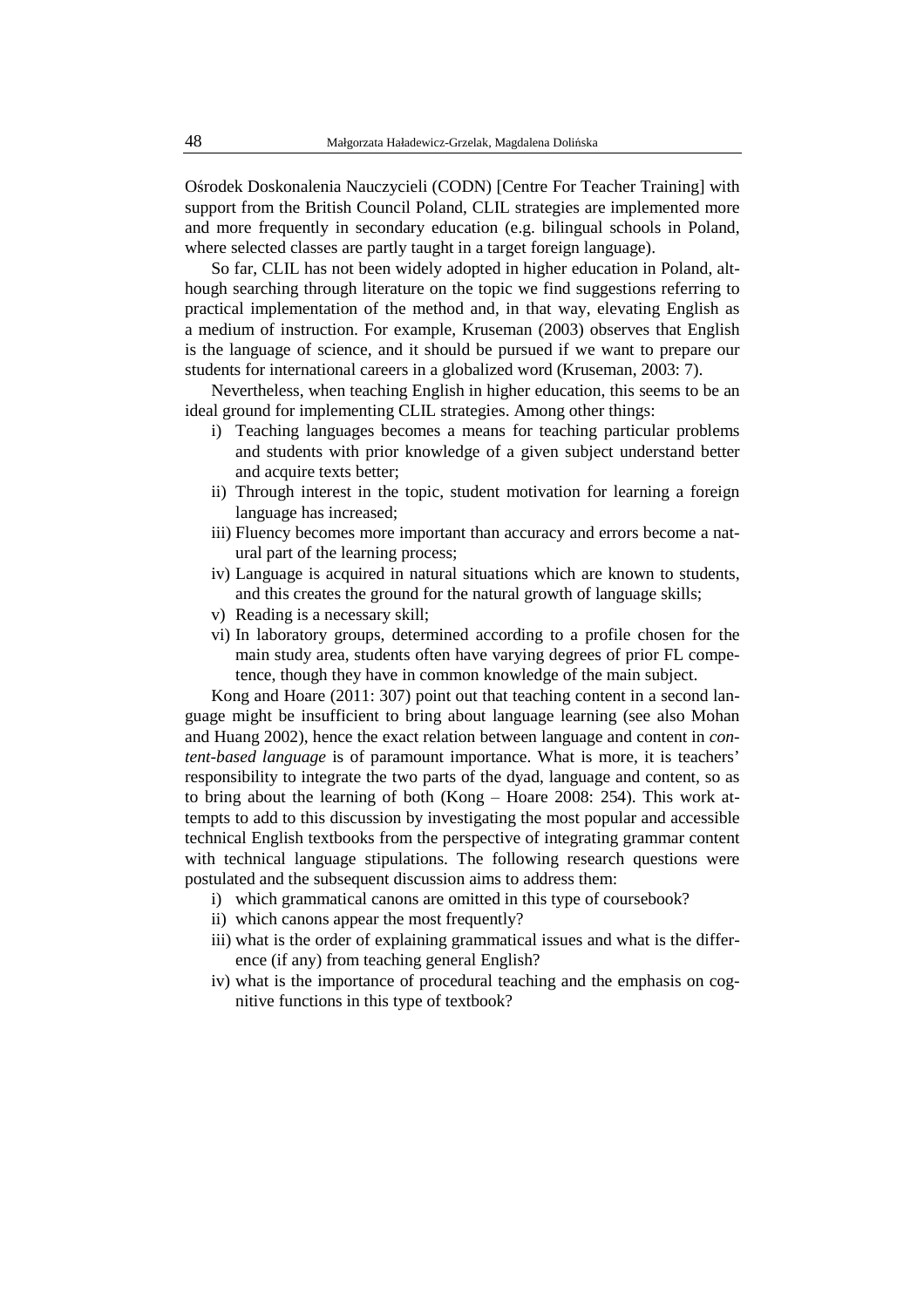#### **1.2. Materials base and the research procedure**

At present the coursebooks on offer for teaching vocational English at an academic level in Poland are quite varied. Apart from the growing market share of books authored by Polish academics teaching vocational and technical English,<sup>4</sup> practically all established ELT publishing houses currently offer materials for this type of instruction. The actual format of coursebooks differs significantly, even within one publishing house. For example, *Engineering workshop* is a series of materials, making one volume, of about 32 pages each, and is meant mainly as additional material for classes. On the other hand, for example, *Technical English* (Technology: Oxford English for carriers. Eric. H. Glendining. OUP ([2007] 2011) is a four-level series, with each level coming with a teacher's book, CDs and a practice book, or the series *Career Paths* from Express Publishing comes in the format of a topical book (e.g. *Sports*), with each one containing three smaller textbooks with graded levels of difficulty.<sup>5</sup>

After a preliminary scrutiny of several dozen items, we decided to narrow our investigation to a type of textbook which has a relatively large range in a relatively uniform format. This criterion is satisfied by one-volume books meant as a course for at least one semester of teaching, with additional audio material. Since the range on offer is indeed vast, we further narrowed down the analysis to coursebooks relating to technical English. We assumed that this format and subject might also comprise a grammatical component but, necessarily, since the course consists of only one textbook, such a book could not contain the totality of grammatical topics usually covered on a general English or business English course. Our main research question thus emerged to ask which grammatical topics are most frequently covered in this type of textbook, and with what type of vocabulary are they usually connected. Concomitantly, which aspects of the canonical didactics of grammar are usually omitted in one-volume courses of technical English? The order in which the authors present grammatical content was also tagged as an analytical problem.

The research procedure was as follows. The first stage involved singling out particular textbooks from the pre-established category. From the editorial formats delineated above, we chose, at random, three textbooks for teaching profes-

<sup>4</sup> For example, a series of publications by Politechnika Krakowska staff, e.g. *English for Environmental Engineering* by Małgorzata Grzegozek and Iwona Stalmach.

<sup>5</sup> We can also mention here e.g. i) *Energy English for the Gas and Electricity Industries* (Paul Dummet, Heinle CENGAGE LEARNING)ii) *Engineering* – authored by Charles Lloyd, James A Frazier, iii) *Technical English* Longman, iv) *Cambridge professional English*, Oxford, v) *Nexus* – Oxford (for teaching construction English language, vi) *Oxford English for Electrical and Mechanical Engineering* (Eric Glendinning, Normal Glendinning Oxford University Press, 1995), vii) *Oxford English for Electronics* (Eric Glendeninng, John Mc Ewan, OUP 1993).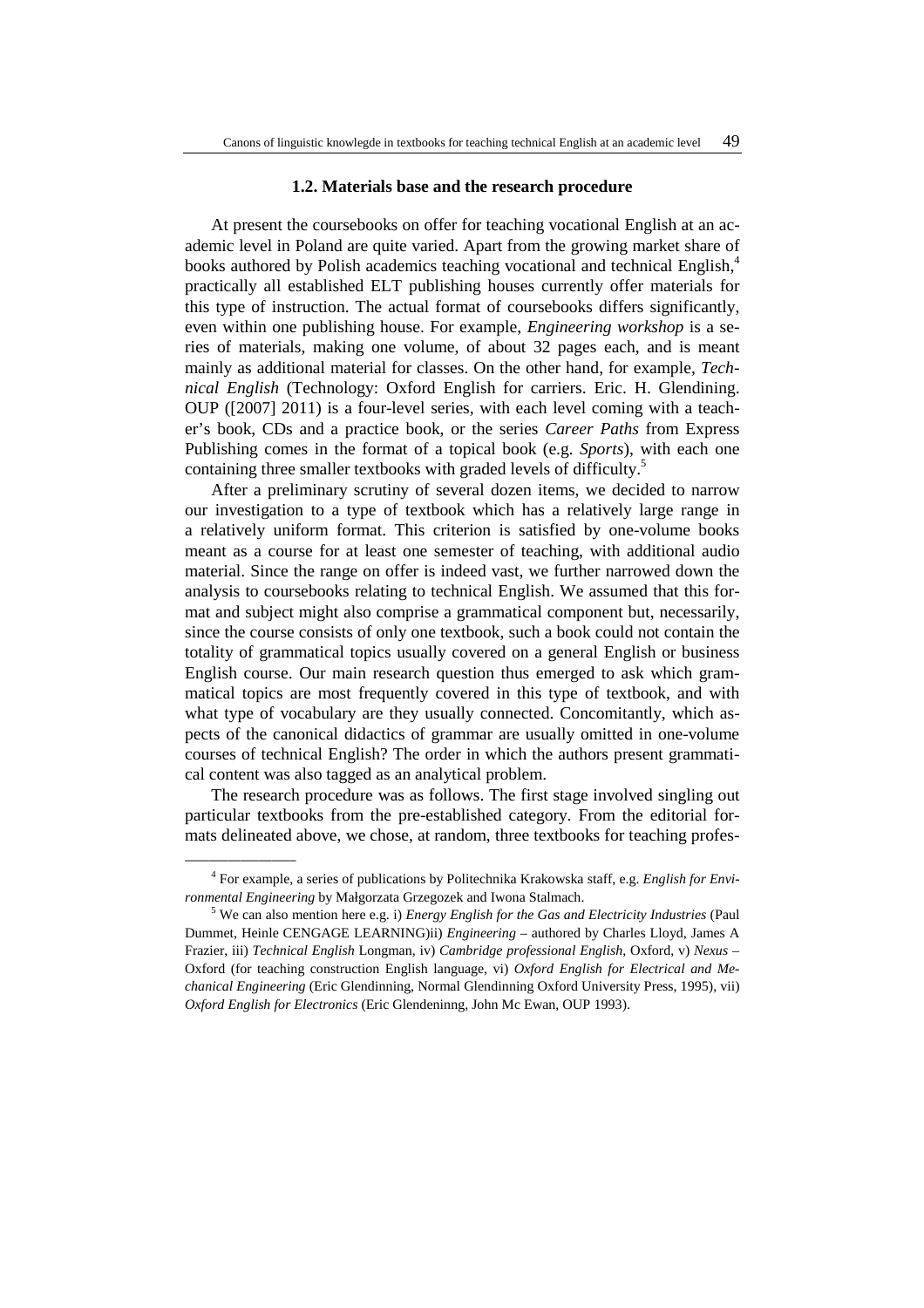sional English. We focused on the most prestigious publishing houses present in the Polish ELT market, Oxford and Cambridge Publishing, and only on items which appeared relatively recently with regard to the time of starting the study (in 2007). Since both authors of this paper have been professionally involved with teaching vocational English at a university of technology, an important criterion we set was to choose from among the items we have actually had didactic experience of. The final choice subsumed these terms:

- 1) InfoTech: English for Computer Engineering 4<sup>th</sup> edition (Cambridge, author: Santiago Remacha Esteras).
- 2) *Cambridge Professional English: Engineering*, (series editor: Jeremy Day). Author: Mark Ibbotson. 2008.
- 3) Oxford *English for Automobile Industry.* Author: Marie Kavanagh. 2007.

The next stage involved a detailed scrutiny of the didactic material contained in the chosen samples, and manual annotation of all the grammatical and vocabulary issues together with their context. The result of this stage of analysis was a corpus of data collected in the form of three tables, one for each textbook analyzed. For space-saving purposes, only excerpts are presented in this paper as an appendix. The first two columns contain the description given by the author of a given textbook, the remaining ones are as a result of our work with the texts. We were thus also interested in 'hidden' linguistic content, i.e. the content not stated explicitly in a coursebook syllabus but which appears as practice exercises when developing a given unit topic. The database thus created was subsequently subjected to categorization and grouping with respect to the grammatical content, and the results compared with the assumptions and canons usually taught at a general level of English. The following sections, due to space limitations, only report selected issues relating to the presence of a grammatical component in the three coursebooks.

# **2. Analysis and discussion**

#### **2.1. InfoTech: English for computer users (fourth edition)**

The topics in the InfoTech textbook (meant as an English coursebook for students of computer engineering) are grouped into eight thematic modules, each comprising  $3-5$  units.<sup>6</sup> Table 1 shows a sample of the results from the first stage of analysis. The rubric 'language' contains both language functions (e.g. *Language functions in a shop: getting and offering help*, *comparing*, *asking the* 

<sup>&</sup>lt;sup>6</sup> Didactic practice shows that during one weekly session  $(2 \times 45 \text{ mins.})$ , usually, the material in two suggested units is covered.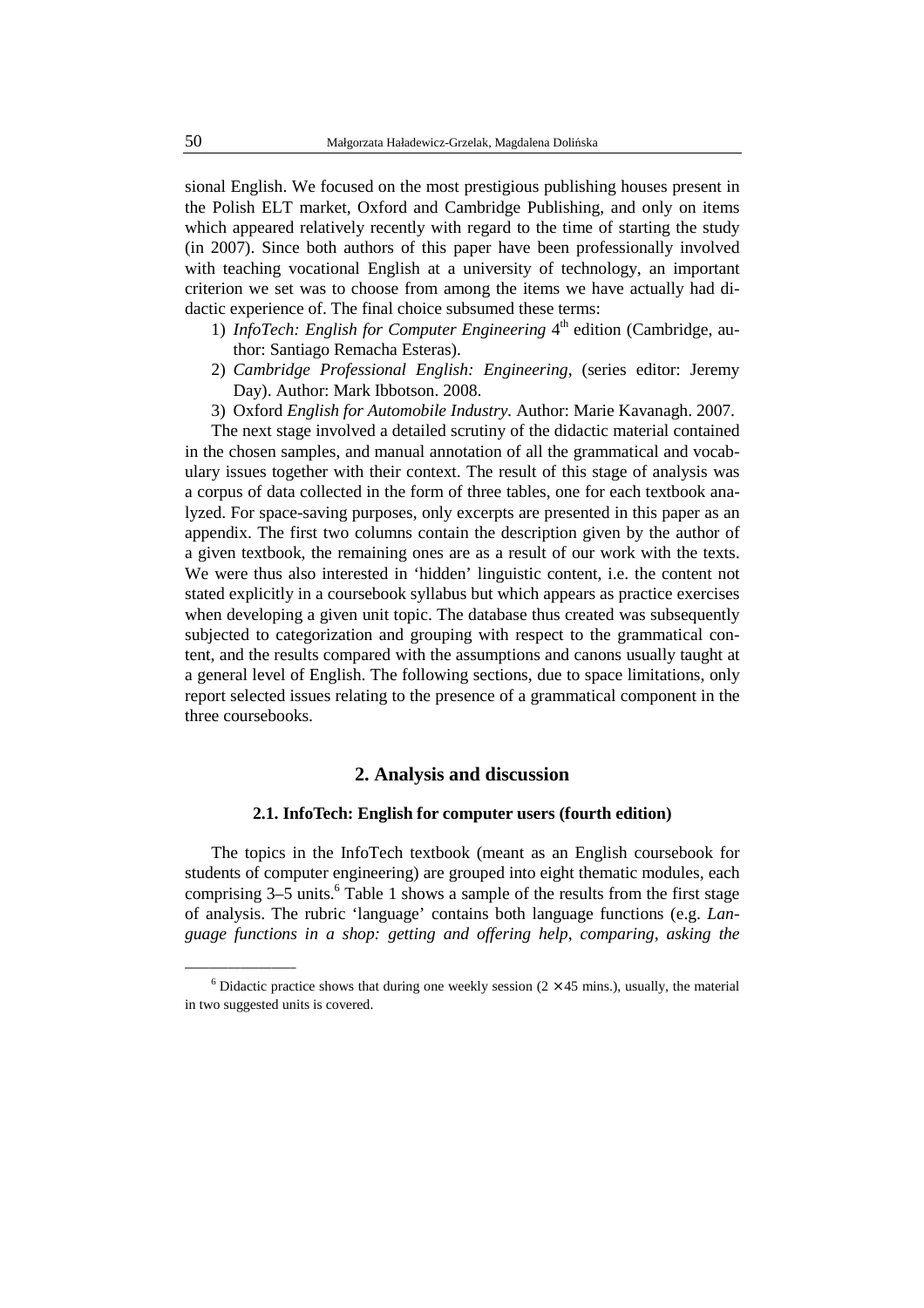*price*, *choosing the right computer for your needs*) and grammatical categories (*superlatives, countable and uncountable nouns*). It might be inferred that this coursebook does not observe a distinction between language functions and the categories of grammatical description.

**2.1.1. Grammatical tenses.** The present perfect continuous, which is linguistically presented only toward the end of the coursebook (unit 26, module 8), already appears at the beginning of the coursebook in separate questions (e.g. *how long have you been*…?). Similarly, the tense *present perfect* already appears in exercises in the unit: *I've done that, anything else*? or when practising the superlative form of adjectives (*our university has bought*…, *Discuss what you've arranged to do at the weekend, you've learnt to do in the last year* or *they have created (revolutionary) camera* in unit 6.

Equally surprising is the rift between the grammatical description and the practical use of the past simple tense in the coursebook. The official entrée into the syllabus for the tense is only made in unit 19, i.e. towards the end of the book. However, the tense is used practically in the first units in the book, e.g. exercises practising the use of relative pronouns (unit 3) usually rely on carrier phrases in the simple past: *Last might I met someone [Who] works for GM as a software engineer; Here is the DVD […] you lent me.* Also, unit 6 contains a set of questions in the past simple: *Why did you buy that particular model? When did you buy it?* etc. It should be noted that these constructions assume a knowledge of question and negation formation in this tense, as well as knowledge of irregular forms of the simple past.

The desinence {-ed} as such is only explained in unit 25. There, the author in fact proposes a more linguistic than didactic classification of the function of the morpheme: "we use the -ed form in the following ways: to make the past simple (affirmative) of regular verbs, to make the past participle of regular verbs (remember that not all verbs in the past simple end in -e), to make the past participle of regular verbs,<sup>7</sup> to make the adjectival form of some verbs  $-$  Java applets let you watch animat*ed* characters".

A similar problem can be found in the 'official' didactics of the future simple: an explicit description is provided in unit 29 (*Present and future trends in gaming, game genres*); however, the tense functions practically in the book starting from unit 5 (*do you think it will be possible to*…). Linguistically and didactically, the tense is described again in the last unit (30) where the form *will* is contrasted with *going to* and *will have + past participle* forms.

<sup>&</sup>lt;sup>7</sup> We should recall here, once more, that forms of the past participle appear in the coursebook practically from the first unit.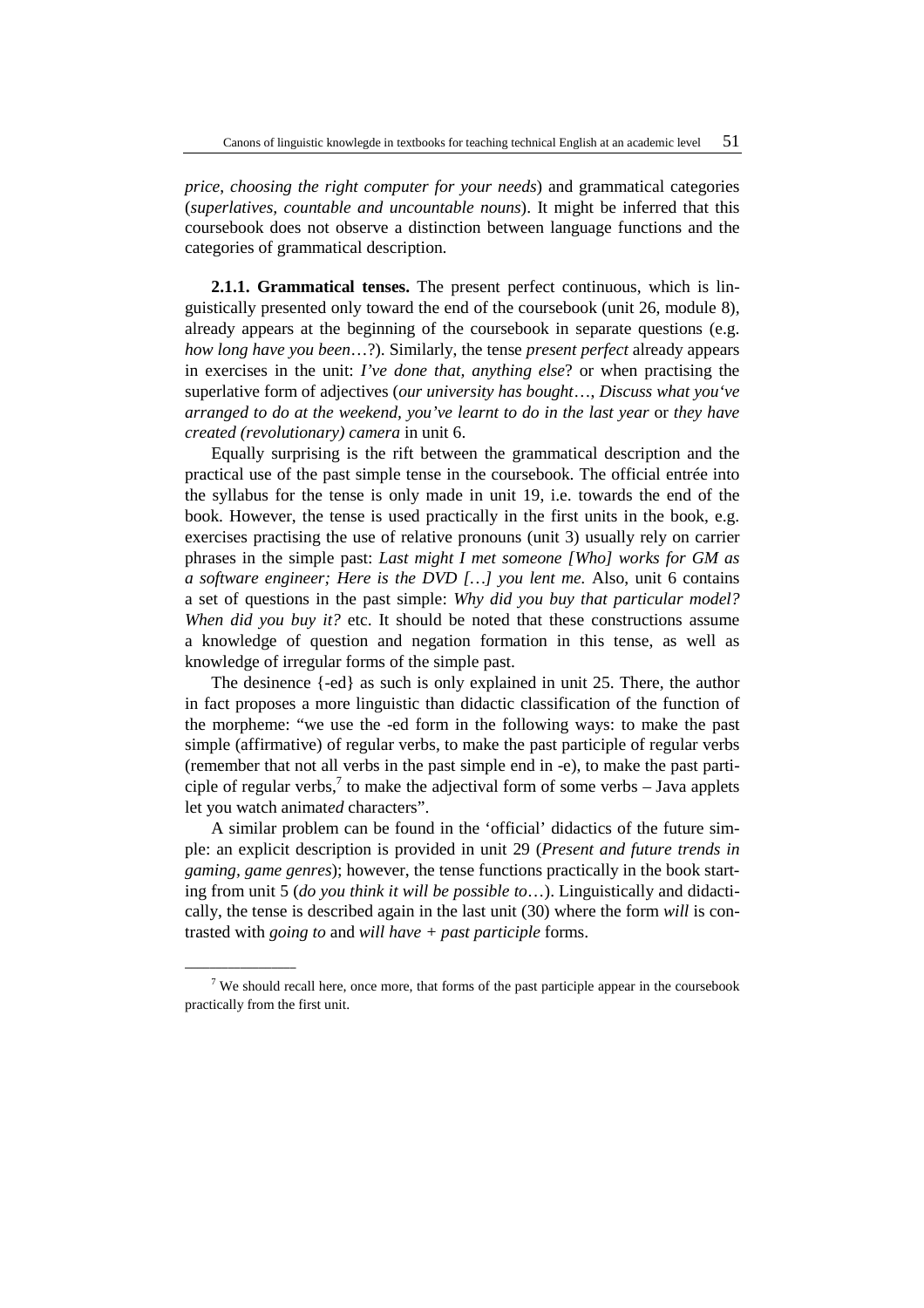**2.1.2. Passive voice** is already used practically starting from unit 2, to describe procedures and classifications, e.g. *Sockets into which an external device can be connected*; …*is presented*; *data are processed*; *Ys are classified into X categories*; *X can be divided*, etc. A unit later the continuous aspect appears: *The instruction that is being executed.* As far as the frequency of usage of grammatical forms is concerned, the passive seems to be the structure appearing most frequently, being used in the majority of units, e.g. unit 3: *The instruction that is being executed*; *the arithmetic logical unit*; *clock speed is measured in gigahertz*; *how memory is measured.* Linguistic descriptions, in their turn, are only offered in unit 27, i.e. at the very end of the coursebook, where it is stated that "we form the passive with the verb to be  $+$  the past participle of the main verb. It is often used in technical writing to give an objective tone" (p. 136).

Similar mismatches between the curriculum and the real didactic presence of grammatical components were observed in the case of the gerund, adjectives or the imperative. This cursory discussion of the book content shows that the discrepancy between what is inscribed in the rubric as the grammatical focus of the unit and what a given unit in fact contains is quite severe. The discrepancy is of a random and unpremeditated nature in terms of introducing grammatical structures into a unit which, in fact, do not have much to do with the official canon about which they inform as indicated at the beginning of the book.<sup>8</sup> We can thus risk drawing a conclusion that the coursebook has mainly been constructed in content-wise fashion  $-$  thematically and functionally  $-$  and that grammatical descriptions seem to have been 'thrown in' at a later stage, in a quite haphazard manner, as if stretching the didactic reality. It is particularly evident in the purely linguistic descriptions which accompany some topics; they are at a high level of abstraction compared with the general profile of the coursebook and seem to have little connection with the rest of the unit. From experience we must emphasize that these descriptions tend to be quite problematic to computer engineering students since they require a high level of meta-linguistic knowledge, and in didactic practice, teachers tend to omit them altogether. For empirical support let us consider an exemplary linguistic description appearing in unit 20:

We use -ing in three ways: as a gerund acting as object, acting as subject as present participle, compositing is combining in parts, object: I enjoy editing, after a preposition (by making) as a complement of a verb (this course involves painting) list of verbs followed by a gerund (avoid, fancy…). Adjectives come after certain words, (sound, become...) can also complement the object of a sentence (this makes them popular and useful)."

<sup>&</sup>lt;sup>8</sup> Here we concentrate of course only on the main text of the textbook, i.e. explicitly the exercises, and disregard longer reading comprehension texts, as it would be impossible to adapt a long text perfectly to suit the suggested unit.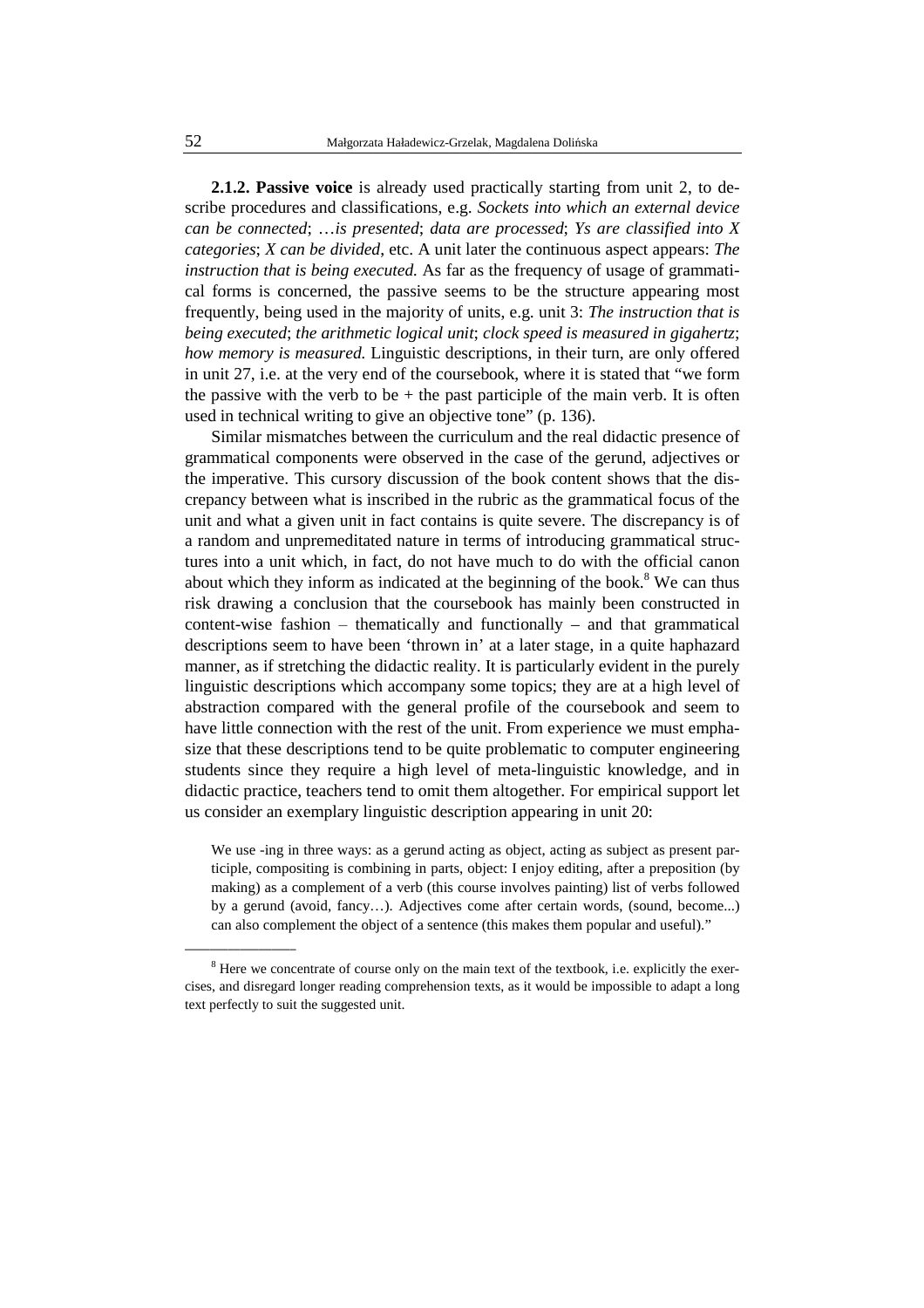**2.1.3. Word formation and derivation***.* On the other hand, the aspect of vocabulary acquisition and collocation practice seems to be thoroughly and methodologically enforced throughout the coursebook. Didactic material relating to collocations and word formation appears, for example, in unit 1, unit 6 (as adjectival suffixes {-able, -ible, -ant}, or nominal suffixes {-ure, -logy, -ment}), unit 12 word-building e.g. *blog-blogger, erase-able, install/ation, solid-state*. Unit 15 deals with plural types (e.g. *facility -lities, analysis/ analyses, formula/e, criterion/ criteria*). Unit 17 contains more collocations, e.g. *online friends, upload photos, log into bank account,* and repeats the definition of a collocation from unit 1, affixal word formation (e.g. *e-zine, e-cash, e-pal, cyberslacker*). Unit 18 concentrates on an explanation of acronyms, e.g. *asap, btw, LOL, ur* (as a linguistic focus of the unit). In unit 24, the author again proposes derivational word formation, e.g. *program, programming, programmer, programmable*.

**2.1.4. General issues***.* As can be seen, the supremacy of lexicalization over grammaticalization in this coursebook is impressive. Compared with the accidental and eclectic nature of grammatical explanations, coupled with the unexpectedly sophisticated meta-language used to introduce it, the word-formation aspect is methodologically divided into categories and coordinates with the grammatical content. Another astonishing feature that was revealed at this stage of analysis was the total neglect of the grammatical aspect (continuous and perfective): nowhere are continuous or perfect tenses explained or practised. Although the perfective aspect is cursorily discussed towards the end of the textbook, it is scarcely used anywhere in the textbook. As far as modal verb constructions are concerned, we noticed a lack of constructions conveying incertitude or an irrelalis mode (might, could, etc.), though phrases for practising allowing, forbidding and hypothesis formations appear quite often (*shouldn't, needn't*).<sup>9</sup>

#### **2.2. Cambridge English for engineering**

As far as this coursebook is concerned, linguistic descriptions or grammatical explanations are practically non-existent. Nowhere is linguistic vocabulary openly presented or elaborated. Exercises do not contain any descriptions of

\_\_\_\_\_\_\_\_\_\_\_\_\_\_\_\_\_\_

<sup>&</sup>lt;sup>9</sup> According to Lyons, utterances where the irrealis mode appears (lexically rendered e.g. by modal verbs) tend to be non-factive, that is, they do not commit the speaker to either the truth nor the falsity of the proposition Lyons (1977: 795). In other words, to irrealize a proposition equals mitigating its illocutionary force. Therefore, rendering the proposition in the exhortative mode augments its illocutionary force. It could also be compared to a blend of the cohortative subjunctive and jussive modes.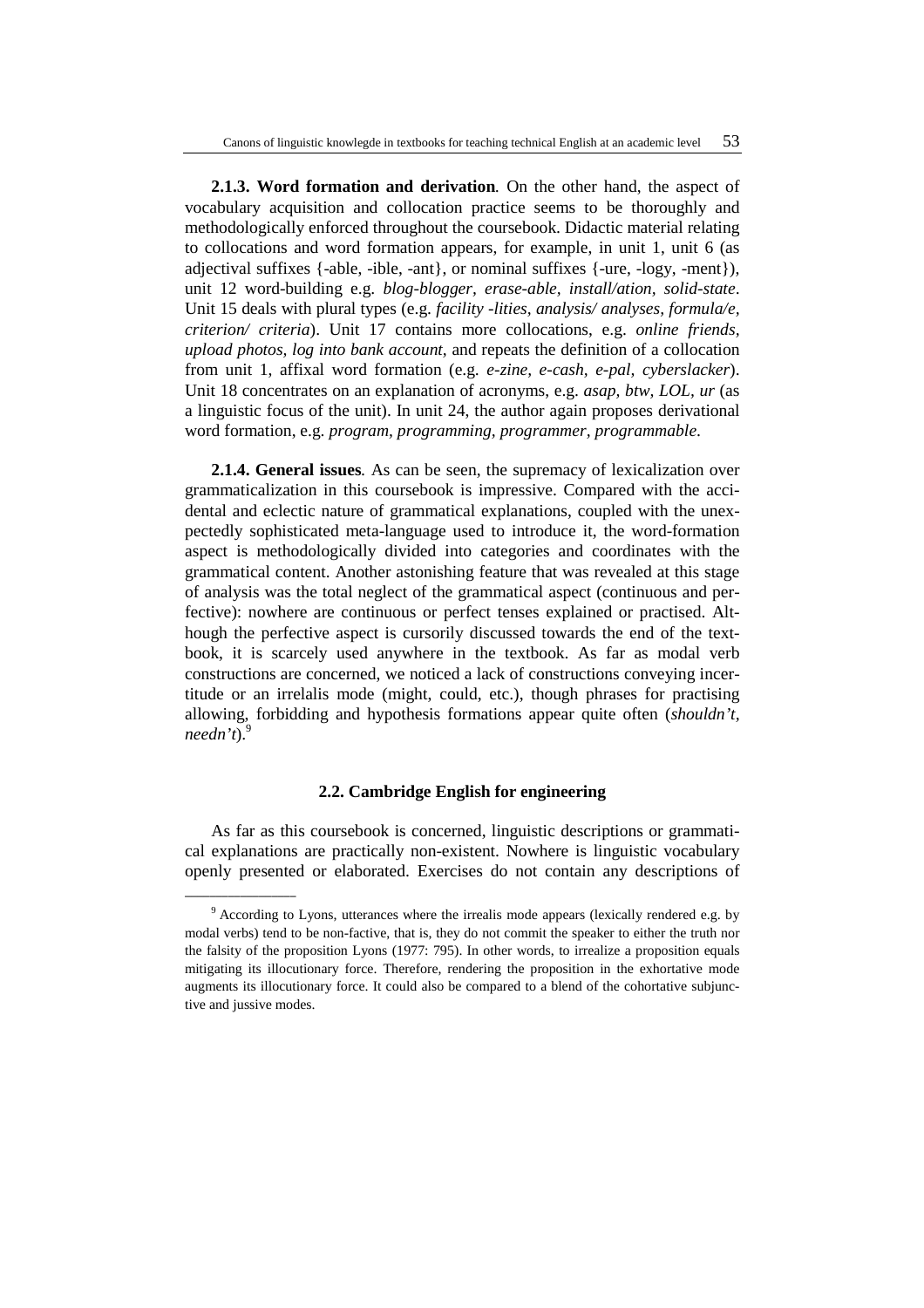what particular grammar point is being practised. Does it mean that grammar is effectively non-existent as an ELF component in this coursebook and that 'anything goes'? Let us take a look at the didactic content, from certain units, as rewritten in Table 2.

First of all, the authors, in contrast to the book previously analyzed, clearly distinguish a rubric *skills*, where particular language functions are defined (e.g. *describing*, *explaining*, *categorizing,* etc.) from the linguistic component (language). The grammatical description given by the authors is as follows:

| Words to describe functions<br>Adverbs for adding emphasis<br>Phrases for simplifying and rephrasing<br>Categories                                                                                                                                                                     | Verbs to describe movement<br>Verbs to describe technical advantages<br>Common materials<br>Properties                                                                                                                                                                                                         |
|----------------------------------------------------------------------------------------------------------------------------------------------------------------------------------------------------------------------------------------------------------------------------------------|----------------------------------------------------------------------------------------------------------------------------------------------------------------------------------------------------------------------------------------------------------------------------------------------------------------|
| Phrases for describing requirements,<br>Shapes and 3D figures<br>for describing suitability,<br>Verbs of positioning<br>Views on technical drawings<br>Phrases relating to tolerance, lengths,<br>Verbs and adjectives for describing technical<br>problems                            | adverbs of degree<br>Words to describe machining, phrases<br>Verbs and nouns to describe joints and fixings,<br>Prepositions of position,<br>Phrases relating to scale<br>Verbs for describing s stages of a design process<br>Words for describing faults                                                     |
| Phrases for certainty/uncertainty<br>verbs for describing repair and maintenance;                                                                                                                                                                                                      | Adjectives with prefixes for describing tech-<br>nical problems<br>Phrases for referring to issues, quantity and<br>extent                                                                                                                                                                                     |
| Phrasings for suggesting solutions and alterna-<br>tives                                                                                                                                                                                                                               | Idioms to describe feasibility                                                                                                                                                                                                                                                                                 |
| Idioms for redesigning, verbs with re to de-<br>scribe modification,                                                                                                                                                                                                                   | Types of industrial hazards                                                                                                                                                                                                                                                                                    |
| Types of protective equipment, phrases for<br>emphasizing importance,                                                                                                                                                                                                                  | Terms to describe regulations,                                                                                                                                                                                                                                                                                 |
| Vocabulary for permitting and regulating verbs,<br>Common language on safety notices,<br>Words to describe automated systems<br>Words to describe fluctuations<br>Words to described test types<br>Words and phrases for agreeing /disagreeing<br>Words for linking causes and effects | past participles<br>language style in written notices<br>Words to describe measurable parameters<br>Words and phrases for approximating numbers<br>Words and phrases for stating assumptions,<br>phrases for comparing results with expectations<br>Adjectives for describing suitability and per-<br>formance |
| Words to describe types of forces;<br>words to describe degrees of difference                                                                                                                                                                                                          | factor criterion, considerations<br>Words to describe capabilities and limits                                                                                                                                                                                                                                  |

Since there are no explicit grammar explanations, there is no question of a possible mismatch between the implicit and explicit usage of particular forms in the coursebook. The analysis below thus concentrates mainly on the presence/absence of particular topics as well as their frequency of occurrence.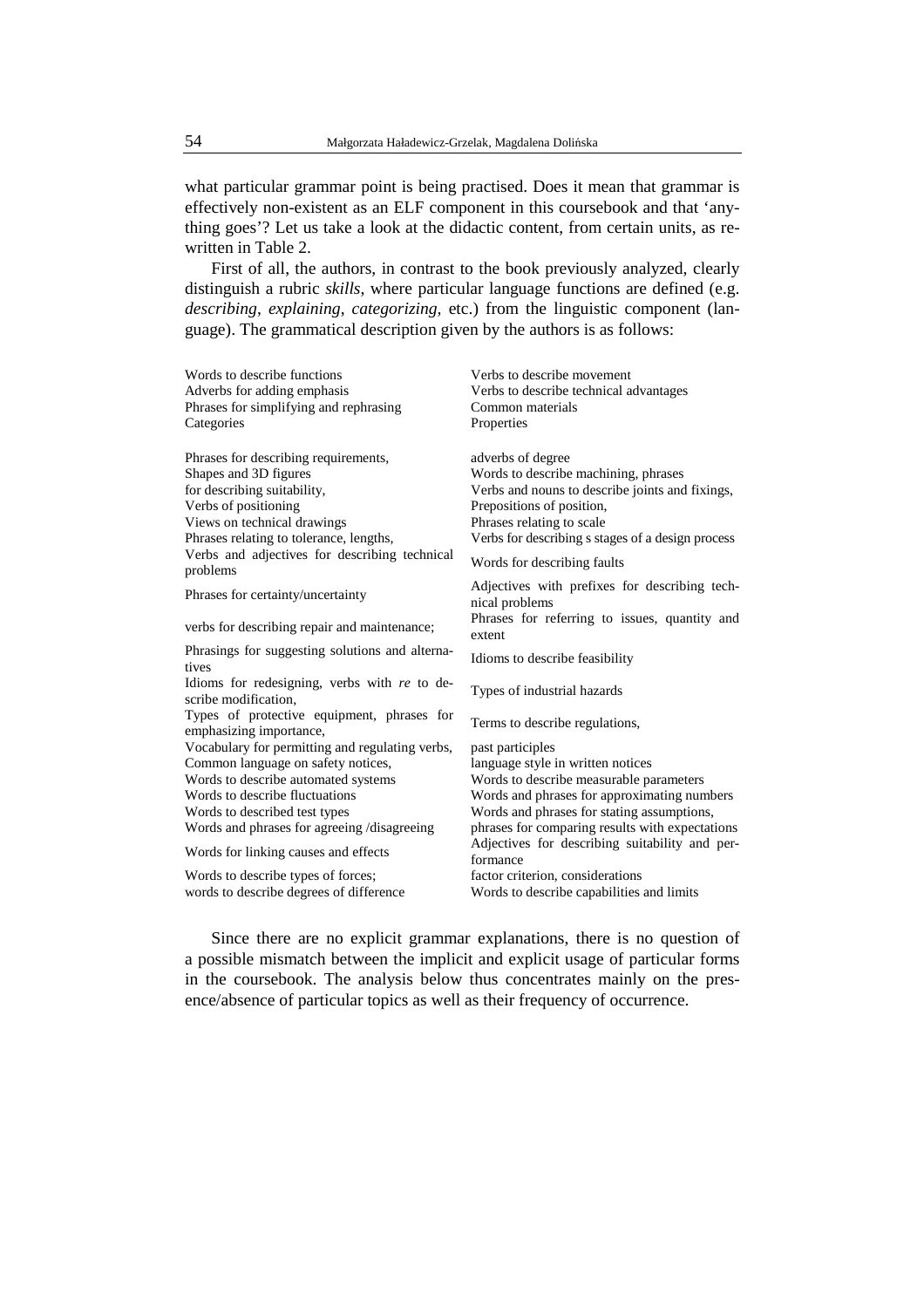Firstly, just as in the previous coursebook, a noticeable feature is the emphasis on the lexicalization of linguistic information and on word formation (e.g. *durable, durability, abrasive/ abrasion resistance*). Much attention is paid to evaluation phrases (*especially good, useless when*…), complex adjectives for emphasis and collocations of such, e.g. verb + preposition. There are no separate exercises to cover the comparative or superlative degree of adjectives but there are exercises on modifying vocabulary and qualifying adjectives, e.g. *a good degree of, insufficiently, relatively, not at all suitable, high quality watches, fairly good*. In other words, in similar semantic realms, a strategy to develop lexical access is preferred (lexical concatenation) rather that inoculation of the rules (grammatical concatenation).

**2.2.1. Grammatical tenses***.* Just as in the item previously analyzed, the simple tense is used the most often: the continuous and perfective aspects appear only sporadically in longer audio recordings, as part of a larger dialogue (e.g. *We're saying steel is not necessary*; *have you spoken to the masons about this?*); however, there are no separate exercises in the body of the book to practise these. A similar situation obtains with the past perfect, which also appears only sporadically, in dialogues in longer audio recordings. On the one hand, we might suppose that the authors assume that the students have already covered these issues in previous GE instruction. But, in this context, we make a surprising find, by way of example the practice of determiners and recalling the usage of *a* and *an* from unit 1*.* Clearly then, the reason must be sought somewhere else.

The absence in practice of *present/ past/ perfect (continuous*) and continuous aspect in the didactics of Technical English is noticeable, given the copious inclusion of the didactics of lexis, in particular, the emphasis on teaching adjectives, nouns and collocations. Similar to the previous item, there are also restrictions on which modal verbs are employed in textbook exercises. As far as future reference is concerned, only *will* is used, and only in the realm of *prediction*. Al other means of referring to future events are missing (*e.g. present continuous, going to*). Modal verbs appear only in reference to the present or future, and more elaborate construct (e.g. *it could have been...*) are non-existent. The passive voice, as in the previous study, appears quite frequently in particular units, but only in the present simple and simple past forms: any other tense forms of the passive are absent.<sup>10</sup> \_\_\_\_\_\_\_\_\_\_\_\_\_\_\_\_\_\_

<sup>&</sup>lt;sup>10</sup> We by no means claim that the fact of the popularity of the passive in scientific discourse is our own novel discovery For example, Nelson et al. say that "it is almost axiomatic that the use of the passive is characteristic of 'scientific' writing. Crystal (1997: 385) suggests that the passive is probably the best known grammatical feature of the language of science, while Quirk et al (1985: 166) relate its use to the 'impersonality' and 'objectivity' of that genre. Corpus based studies have generally supported these views (Nelson et all. 2002: 249). On the other hand, the fact, that this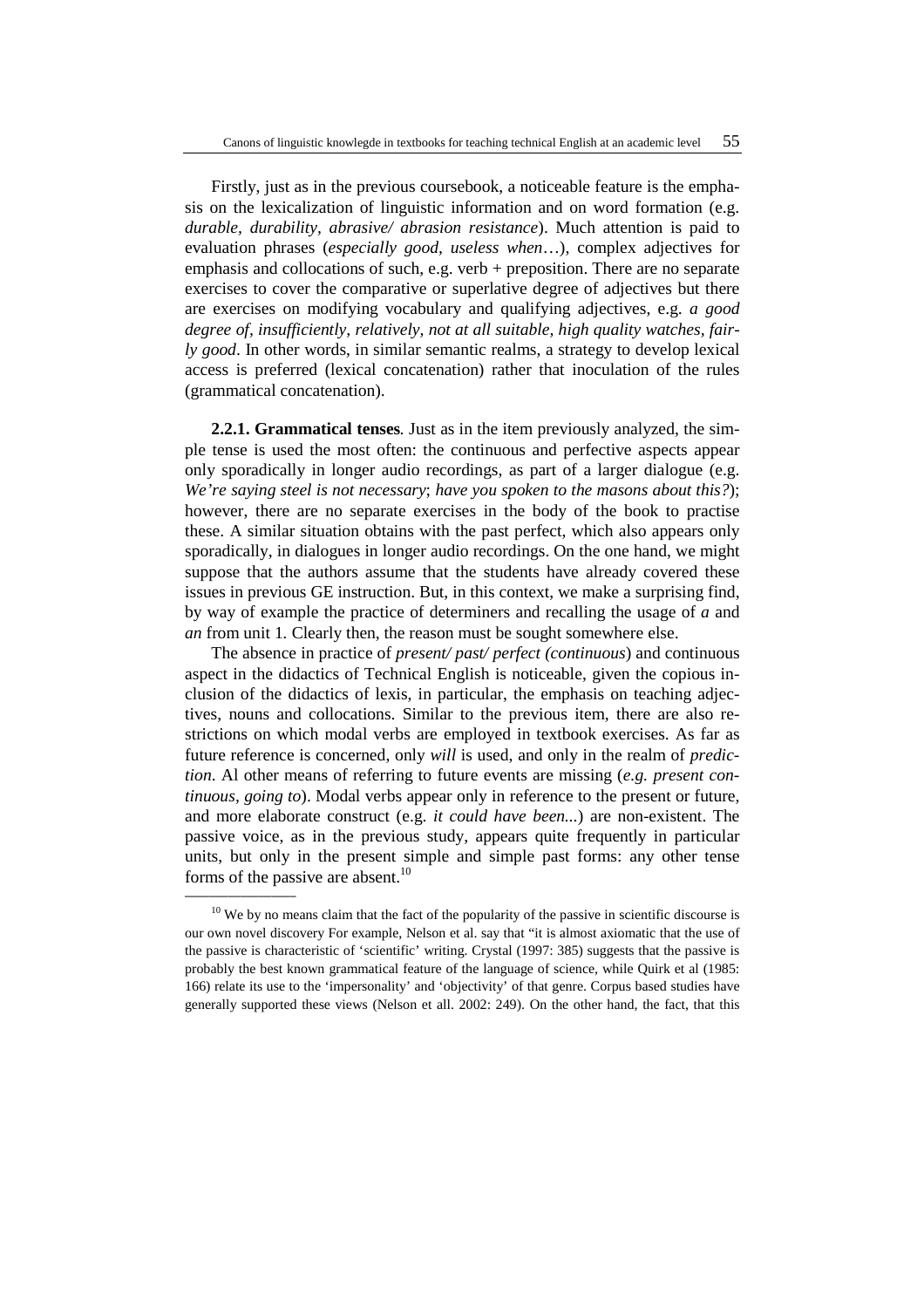We also note an elaborate use of adverbs, types of action verbs, some of the obvious lexical components of technical vocabulary, and a significant emphasis on vocabulary connected with evaluation, comparing and emphasis. In general, emphasis is placed on the dynamics of learning, which actually seems to parallel the content: content-wise, there are many procedures referring to machine conservation, security procedures and problem-solving procedure, via *problem solving checklists*.

#### **3.3. Oxford Business English: English for the automobile industry**

This coursebook introduces some basic vocabulary relating to constructions and the use of vehicles. The book consists of 8 units, each divided into 4 modules. Table 3 shows the results of the first stage of analysis (cf. above).

First of all, as in the *Engineering* textbook, the syllabus does not contain a rubric for 'grammar'. The authors describe their book in three main rubrics: *unit title*, *topic* and *useful language skills.* Also, in parallel with the first item analyzed, *useful language* contains both grammatical categories and purely functional ones. And as in the case of *Cambridge English for Engineering,* nowhere do the authors include, throughout the text, any descriptions or explanations of the grammar structures practised, save for two exceptions: there are just two grammatical points described by the authors, and just as in the case of *Engineering*, they can be found in the first unit. These categories are *adverbs of frequency* (unit 1) and *the passive* (unit 2). Since this coursebook is much shorter than the previous two items, we opt to discuss the content of units, rather than conduct a thematic study.

**2.3.1. Units 1-2***.* As far as these units are concerned, the grammatical content seems to comply with the author's linguistic description. The units operate with only basic vocabulary (descriptions of types of cars); sporadically, a question appears in the present perfect, but only as a fixed expression *present perfect* (*have you thought..*.). There is also a subjunctive construction *if I were you,* but only as one of a number of expressions used for recommendation. The main focus in unit 1 is on practice of the present simple tense, as a means to denote a repeated action, and this is accompanied by explanations and enumerations of adverbs of frequency. Unit 2 is devoted to the passive voice, but only in the present simple tense. It can be observed that a didactic note explaining the passive voice is the only grammatical explicit explanation in the coursebook (apart from

elemental finding was clearly confirmed in our database, might point to the fact that other less obvious results might be justified as well.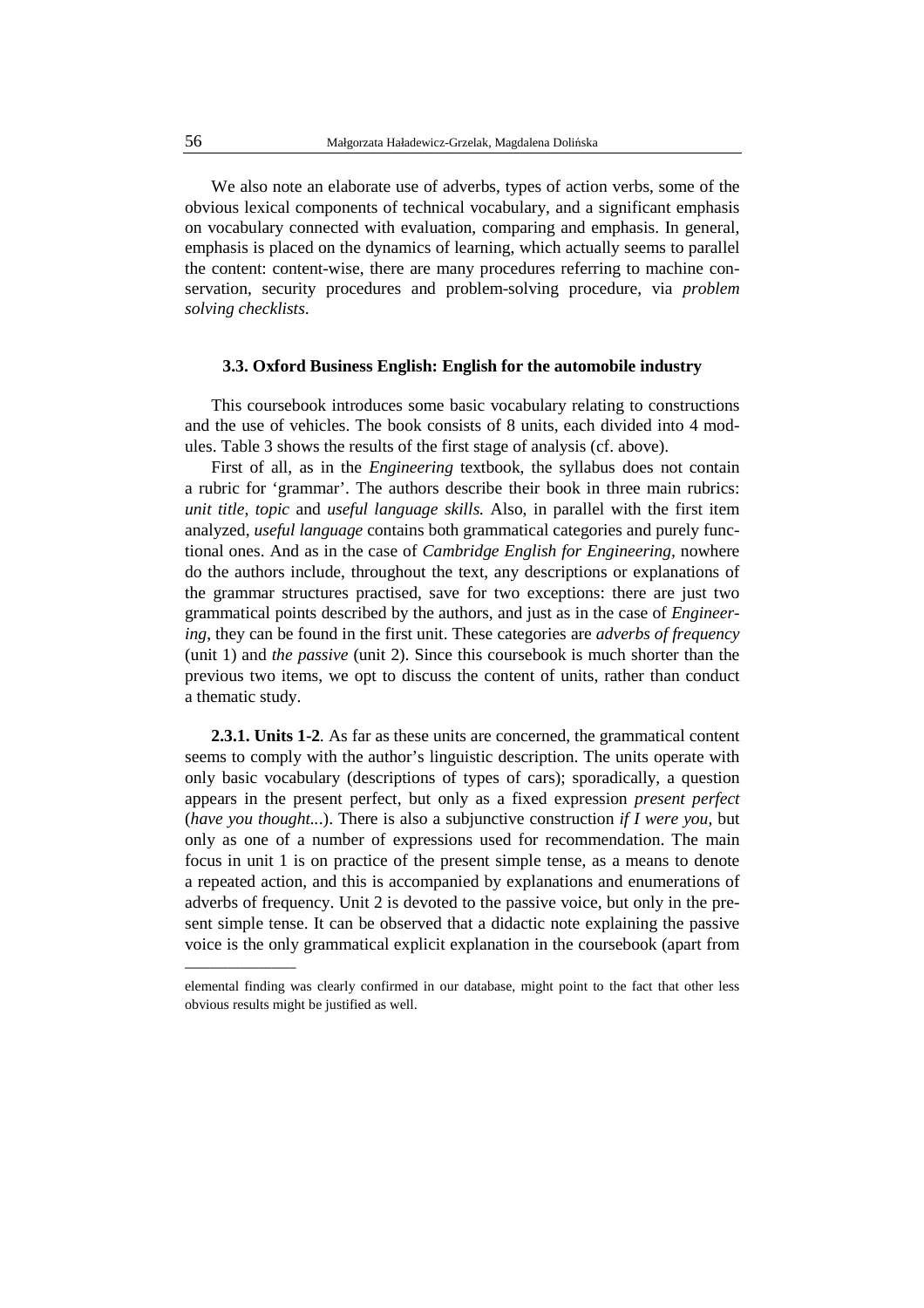a list of adverbs of frequency): "We often use the passive voice to describe a process. It is formed using the verb to be and the past participle (the  $3<sup>rd</sup>$  form). We use it to say who or what does the action." Among the expressions used for making telephone calls some expressions appear that use the present continuous, and also some fixed expressions (*I will call you as soon as I know something*). The simple past appears in reading comprehension.

**2.3.2. Units 3–4***.* These two subsequent units do not have an explicit grammar focus; similar to the two previous ones, the grammatical aspect is limited to the *present simple*, with the exception of some fixed expressions (e.g. in letter writing, *I am writing to you*) and gerundial expressions in part dedicated to suggesting (*why don't we…*). Unit 4 is devoted to defining locations in space; however, the 'canonical' form that usually appears here in GE (*there is*) does not occur, only prepositions are practised (e.g. *the brake fluid reservoir is the rectangular container on the right*). Just as in the previous unit, the passive is used with word formation having already been introduced, with separate exercises devoted to the problem (e.g. *rotation, rotational, to rotate*).

**2.3.3. Unit 5: present perfect***.* This unit, *meritum*-wise, concentrates on *performance and technical specification*s, and it introduces the *present perfect* and *simple past.* It should be observed, however, that the scope with which the tenses appear comes nowhere close to the 'standard' GE teaching dimension. For example, *present perfect* practice does not contain any adjectives, which are normally given in the didactic use of this tense (e.g. *yet, already, ever, just*) – it should be recalled that frequency adverbs are listed in detail for *the present simple* in unit 1. Moreover, no irregular forms appear – in fact practice of this tense is limited to these four sentences and forms: *we have enhanced, introduced, reduced* and *increased*. The didactic material is limited to just one exercise, without any explanations (we should recall that such a description was provided for the passive). The unit also contains a section on making comparisons, also without any grammar explanation, though it does include a summary of declension types, but with the exclusion of irregular forms (*further*, *lesser,* etc.). The passive form of the present is still used to give dimensions and vehicle specifications ('specs').

**2.3.4. The remaining units***.* None of the remaining units features even a cursory grammar component. Unit 6, while describing safety in a car-driving context, consolidates modal verbs, which appeared earlier in unit 1 (e.g. *you shouldn't*). Grammar-wise, it operates within an area similar to the previously described units. We can see single fixed expressions with going to (*I am going to*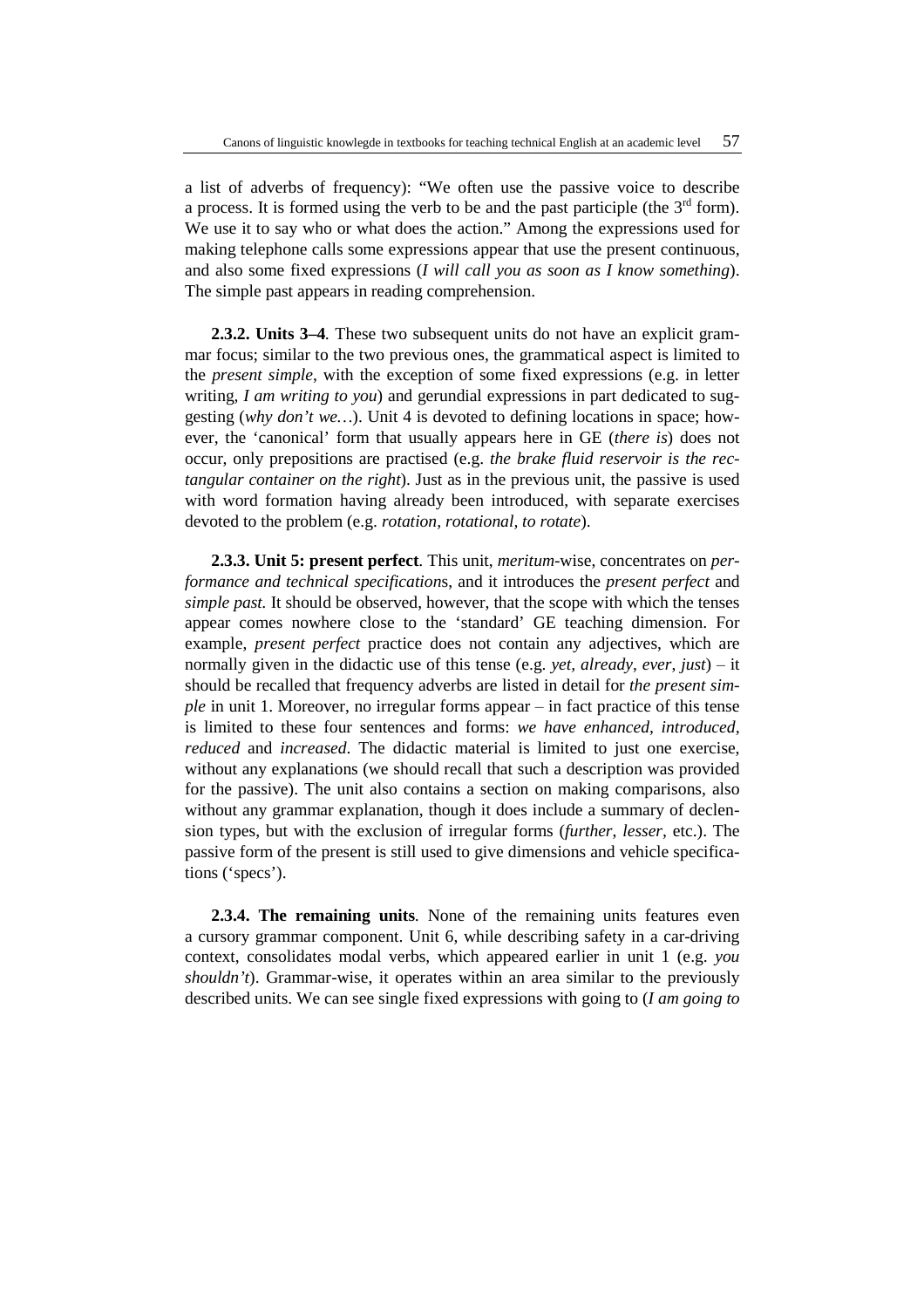*talk about…*) included in a section on multimodal presentations. The next unit also contains some isolated expressions for small talk (e.g. *Have you seen…*, *someone told me the other day that…*). There is also a section on word-building (deverbal nouns), e.g. *to adapt/ an adaptation.* The last unit, dedicated to future trends, contains an aspect of prediction and establishing future trends (e.g. *cars will have an autopilot there is no doubt that*; *I am certain that*). The reading comprehension material contains examples of the imperative mode, in which a student is asked to find and reconstruct something.

To summarize, the authors describe their textbook as being at preintermediate to intermediate level. Our analysis of the grammatical contexts points to a much lower level of proficiency: A1/A2 in fact. On the other hand, quite a lot of language functions (e.g. *suggesting*, *recommending*) and situations (*telephoning*) are given space, in terms of particular dialogues, recordings and lists of phrases. Observations from the previous portion of the data seem to be confirmed. There are some grammar explanations, but the authors seem to feel that only the present simple and the passive voice merit explicit linguistic elaboration. At this stage of the analysis, we cannot find a clear explanation for this tendency: if the authors felt that grammar does not have to by introduced and explained explicitly, then why did they make didactic mention of some of the simplest issues, such as indefinite pronouns, the simple past and the passive, while at the same they sporadically introduce other grammatical constructs without the slightest indication to the learner of their grammatical importance. A possible explanation may lie in the fact that the authors perhaps are specialists more in the content part of the curriculum (technical aspect) than in the language part.

### **Conclusion**

This case study addressed one of the CLIL dilemmas, which can be worded after Lyster and Ballinger (2011) as "how to make subject matter content comprehensible to learners, whose knowledge of the subject matter might be only partial, without simplifying the curricular content to the point of shortchanging the students" (Lyster and Ballinger 2011: 238).This examination was conducted as a case study of the status of grammar in technical English coursebooks and based on a dataset comprising the content of three coursebooks intended to teach technical English at an academic level. We did not aim at an evaluation of the textbooks as such, rather they were treated as a random source of data to offer insights into the nature of scientist discourse. The main questions we have tried to answer relate to the mutual status of grammatical and lexical component sin ESL instruction, as well as compliance with CLIL tendencies.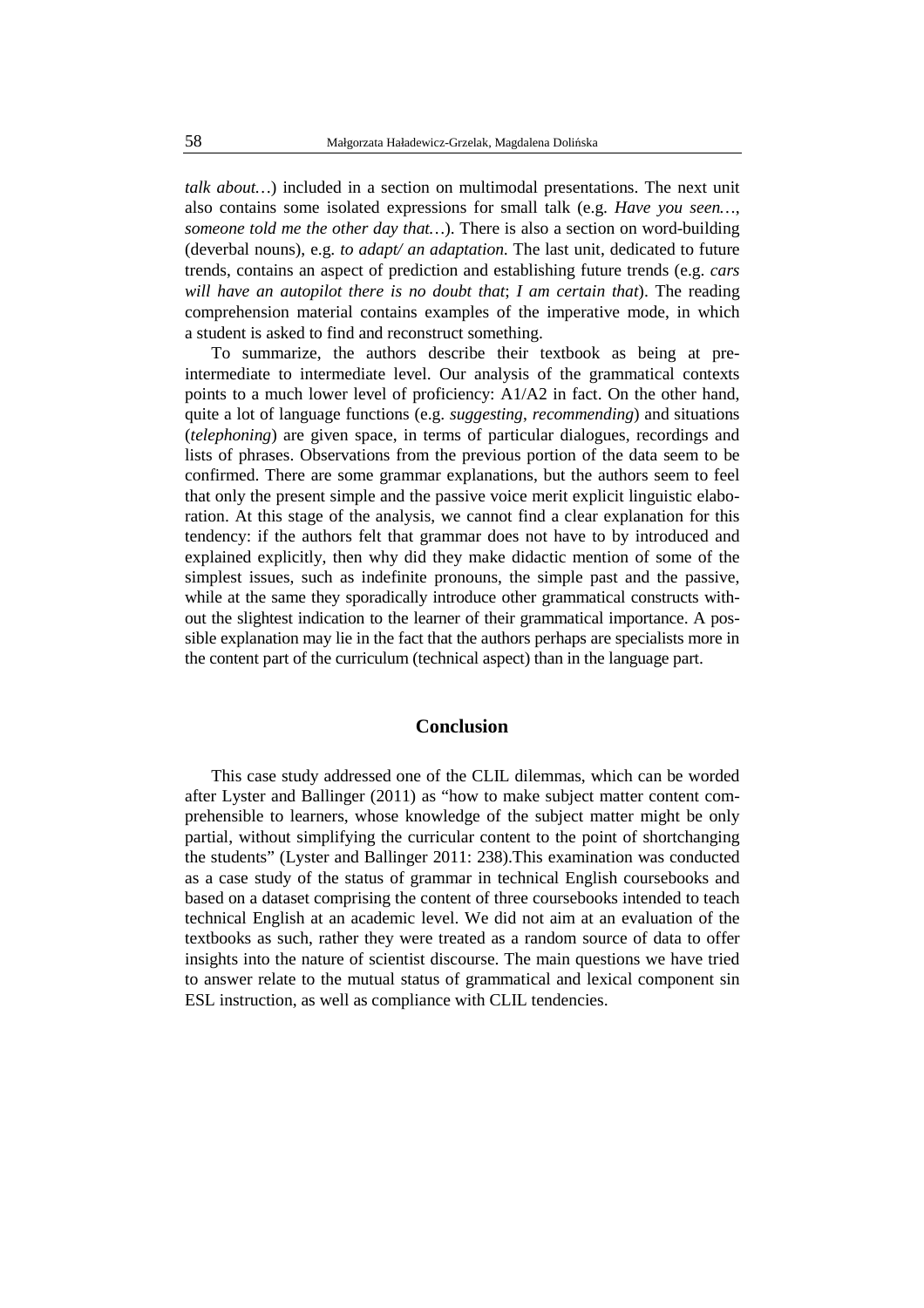All of the items researched imply something of a 'meritoric' content, which to a large extent liaises with the main subject matter that students in Polish universities of technology cover during their regular study courses, and all of them were actually used as coursebooks at Politechnika Opolska (Opole University of Technology). *InfoTech* was one of the coursebooks used with MSc students of Computer Engineering, while selected units from *Cambridge English for Engineering* and *Oxford English for the Automobile Industry* were used with MSc students of Machine Construction Engineering and students enrolled in Automation and Robotics. A large proportion of the topics and vocabulary from the analyzed books correspond in actuality to basics of their study curricula, e.g. assessing manufacturing techniques (students of machine engineering). In this respect, all the items under analysis imply learning 'through' language or, more precisely, mapping their prior subject knowledge onto relevant English correspondents.

Nevertheless, the analysis reveals that there remain realms of CLIL which so far seem to have escaped scholarly attention. *Cambridge English for Engineering* and *Oxford English for the Automobile Industry* can be assumed to comply more with CLIL tenets, in that they have a considerable number of language functions and seem to invite the learner to apply particular expressions practically through procedures. On the other hand, *InfoTech* was evaluated rather negatively as far as CLIL stipulations are concerned, because grammatical explanations comprise a major part of the book and these didactic explanations do not fit the factual grammar content of the book. The grammar component as such is neither systemized nor broken down into gradual steps of increasing complexity. Rather, a learner is 'thrown in at the deep end' into a full range of grammar usage; and subsequent didactic and linguistic descriptions of particular grammatical structures seem to have been added at a later stage. The remaining two books do not pretend to explain grammar (apart from the aforementioned cases of the simplest of explanations, but with no context).

Other findings concerns the actual level of instruction. As mentioned above, in the case of the third coursebook there is a huge gap in what the author claims is the level of the book and the factual content. In the remaining two, the gap might not be that acute, although there seems to be a different problem: the grammatical content, as has been shown (and we rely here not on descriptions but on real occurrences of particular forms in the exercises), generally corresponds to a level of A2 to lower B1. The lexicon, however, disregarding its purely technical content, seems to be much better developed. This is clear in particular in the case of *Cambridge English for Engineering*, in its reading and listening comprehension texts; although these are not very complex in terms of grammar, they involve lexical variegation, which can tentatively establish a level of B1 to lower B2.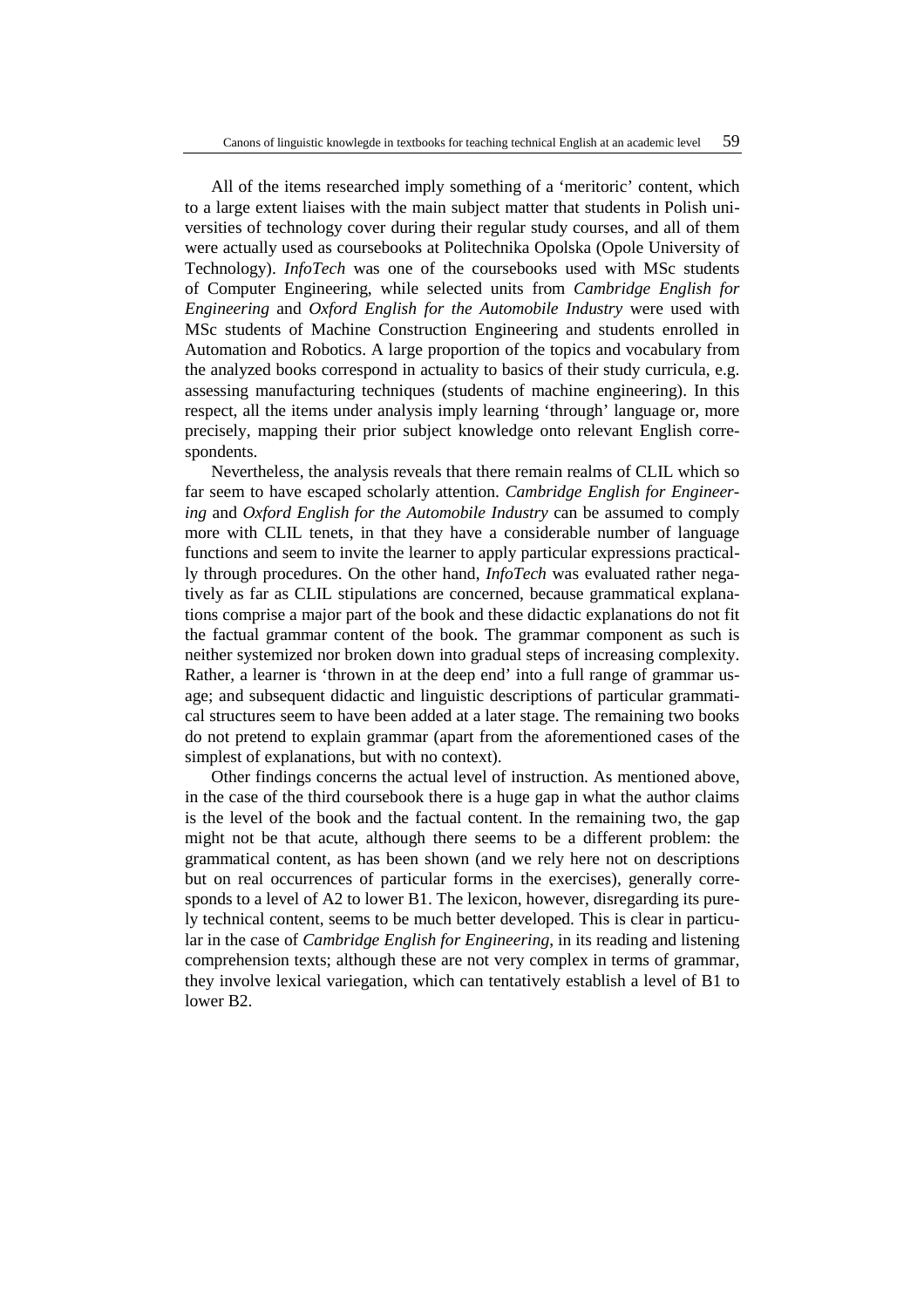This is on a par with another observation regarding the type of learner's cognitive engagement profiled in vocational English textbooks. In particular, we mean here the tendency to omit or avoid grammar, i.e. to avoid linguistic procedures (to recall, grammaticalization, in Thorbury's terminology, means the process of mapping grammar onto otherwise indeterminately connected words), and instead to give priority to lexicalization: relegating communication to the level of lexicon. To recall, lexicon is considered to consist of resources for direct and fast access, available, so to speak, 'on the spot' to the user. Grammatical structures, on the other hand, involve the manipulation and mental processing of acquired algorithms.

A final conclusion which we would like to draw as a contradistinction to GE teaching is the visible neglect of the grammatical aspect: i.e. the perfective and the continuous, (e.g. implying *past perfect, present perfect* and *continuous tenses*). This omission consistently surfaced in all three analyzed datasets and is all the more astonishing when we take into account that it is precisely this aspect of English grammar that constitutes the lion share's of ELF didactics and is introduced already at the A2 level of instruction. This absence, as we wish to emphasize, does not ensue from the absence of grammatical structures as such because, as we have shown, in spite of being communicatively based, isolated grammatical issues do appear in the textbook. The fact that these forms appear in long audio recordings might suggest that the learner is expected to recognize, which is a passive strategy, rather than produce such forms. Along these lines, 'significant absence' refers also to all forms of stating incertitude (might, second and third conditional, *could have been,* etc.) in contrast to the frequency of didactics of allowance, forbiddance and advice.

As can be seen, the topic of content-language proportions raised already by King and Hoare (2011), and evident in current approaches within CLIL framework, has a lot of unexplored facets. The present work also opens up the possibility of a more detailed follow-up study. First of all, a more detailed combined vocabulary and grammar search could be merited, and also empirical studies by means of longitudinal investigation of the effects of technical English instruction on particular grammar skills. We hope, nonetheless, by means of the present exploratory investigation, to draw attention to the relatively neglected aspect of teaching adults vocational English and to the factual language content that textbooks on the market have to offer. We also hope to draw attention to the possibility of the future effects this selective approach to the language realm might have on the nature of vocational communication, given that, in reality, the level of English of adults starting this type of course might not have included a through grounding in all grammatical and functional aspects.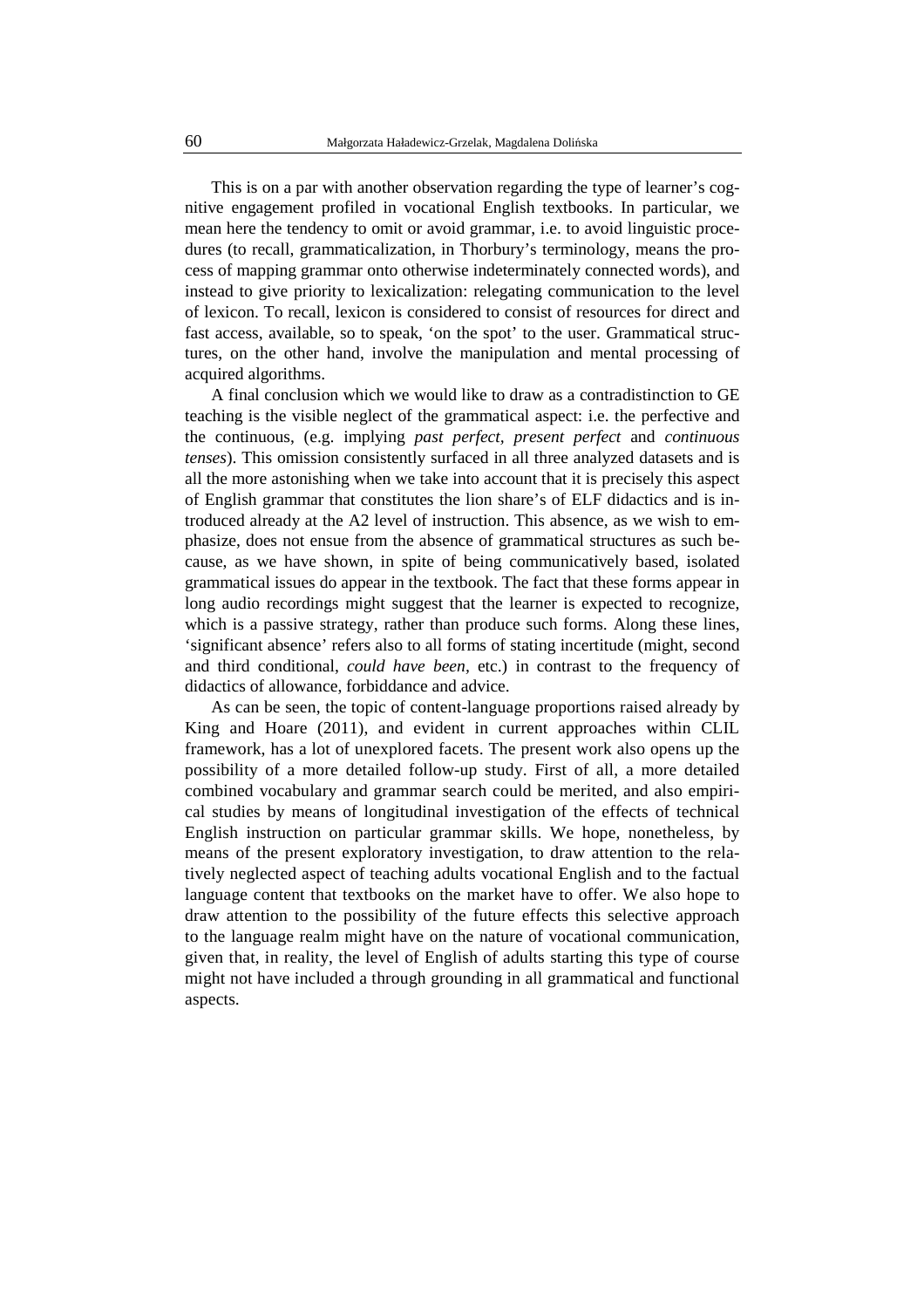# **Bibliography**

- Chrzanowska-Kluczewska, E. and E. Mańczak-Wohlfeld. 2008. "Teaching English grammar to Polish students at the academic level". *Studia Linguistica* 125. 29–40.
- Coleman, J.A. 2006. "English-medium teaching in European Higher Education". *Language Teaching* 39 (1). 1–14.
- European Commission. 2005. *Communication from the Commission to the Council, the European Parliament, the Economic and Social Committee, and the Committee of the Regions: a new framework strategy for multilingualism. COM (2005) 596 final.* Brussels.
- Fish, H. and T. Dudley-Evans. 1982. "Problems with communicative syllabuses". *RELC Journal* 13 (2). 1–9.
- Gozdawska-Gołębiowska, H., Marsh, D. and M. Zając. 2008. *Raport ewaluacyjny: edukacja dwujęzyczna w Polsce (język angielski). Praktyka w wybranych szkołach*. Warszawa: Centralny Ośrodek Doskonalenia Nauczycieli.
- de Graaff, R., Koopman, G.J., Anikina, Y. and G. Westhoff. 2007. "An observation tool for effective L2 pedagogy in Content and Language Integrated Learning (CLIL)". *International Journal of Bilingual Education and Bilingualism* 10. 603–624.
- Hoare, P. and S. Kong. 2008. "Late immersion in Hong Kong: still stressed but making progress?" In: Fortune, T.W. and D.J. Tedick. (eds.). *Pathways to multilingualism: evolving perspectives on immersion education.* Clevedon: Multilingual Matters. 242–263.
- Jäppinen, A.K. 2005. "Thinking and content learning of mathematics and science as cognitional development in Content and Language Integrated Learning (CLIL): teaching through a foreign language in Finland". *Language and Education* 19 (2). 148–166.
- Jones, F. 1995. "Learning an alien lexicon: a teach-yourself case study". *Second Language Research* 11. 95–111.
- Kong, S. and P. Hoare. 2011. "Cognitive content engagement in content-based language teaching". *Language Teaching Research* 15. 307–324.
- Kroeger, P. 2004. *Analyzing syntax: a lexical-functional approach.* Cambridge: Cambridge University Press.
- Kruseman, A.N. 2003. "Preface". In: van Leeuwen, C. and R. Wilkinson (eds.). *Multilingual approaches in university education: challenges and practices*. Maastricht: Universiteit Maastricht / Uitgeverij Valkhof Pers. 7–10.
- Lee, R.N.F. and A.-M. Bathmaker. 2007. "The use of English textbooks for teaching English to 'vocational' students in Singapore secondary schools: a survey of teachers' beliefs". *RELC Journal* 38 (3). 350–374.
- Lyons, J. 1977. *Semantics.* Cambridge: Cambridge University Press.
- Lyster, R. and S. Ballinger. 2011. "Content based language teaching: convergent concerns across divergent contexts. *Language Teaching Research* 15. 279–288.
- Marcinkiewicz, J. 2013. "O kognitywnym rozumieniu inferencji oraz transferu językowego w akwizycji L2". *Scripta Neophilologica Posnaniensia* XIII. 67–75.
- Marsh, D. and A.-K. Hartiala. 2001. "Dimensions of content and language integrated learning". In Marsh, D., Maljers, A. and A.-K. Hartiala. (eds.). *Profiling European CLIL classrooms*. Jyväskylä: University of Jyväskylä, Finland; European Platform for Dutch Education, The Netherlands. 15–53.
- Mohan, B. and J. Huang. 2002. "Assessing the integration and content in a Mandarin as a foreign language classroom". *Linguistics and Education* 13. 405–433.
- Nelson, G., Wallis, S. and B. Aarts. 2002. *Exploring natural language: working with the British component of the international corpus of English.* Amsterdam: John Benjamins.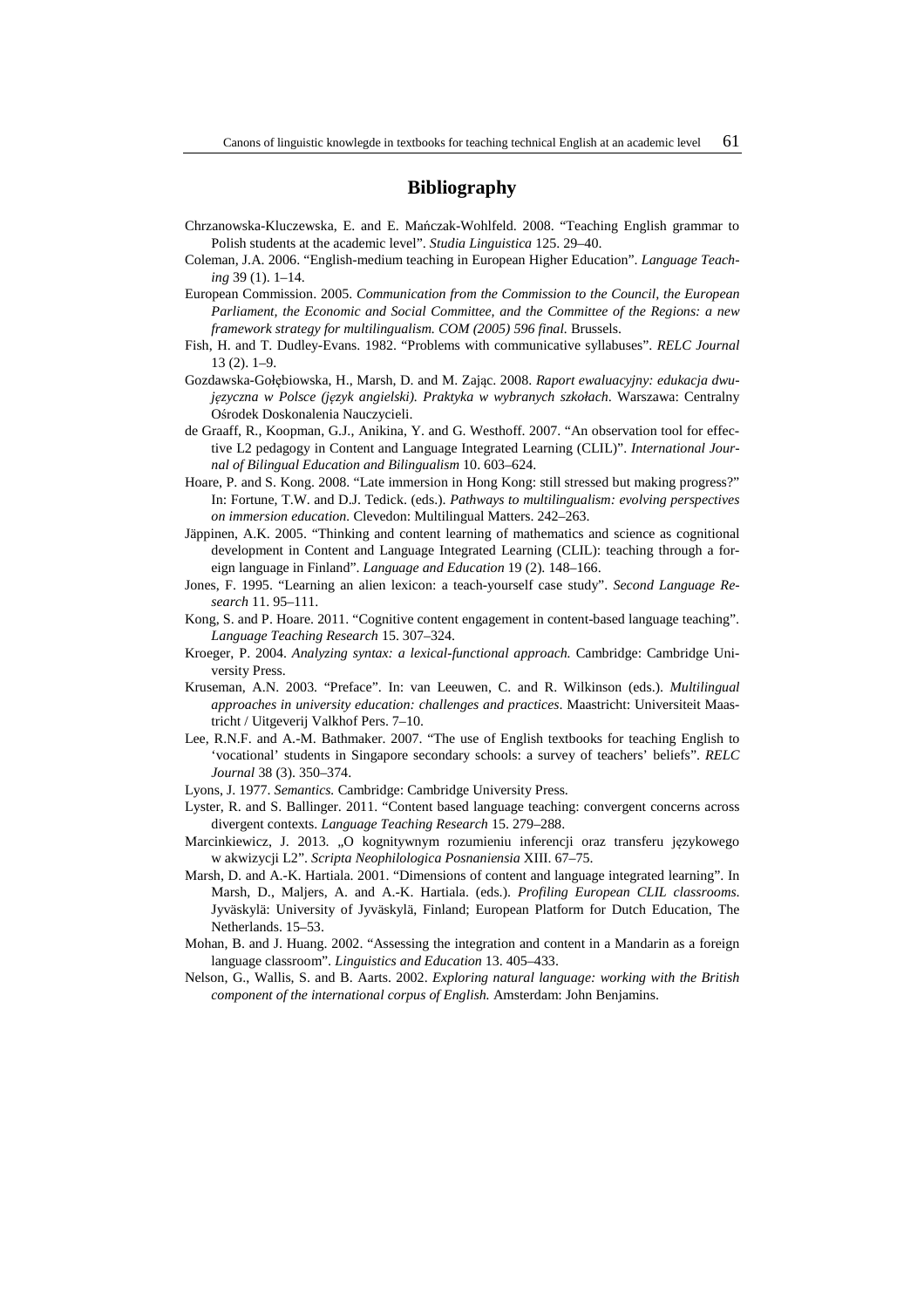- O'Laughin, R. 2012. "Turning to vocabulary frequency in coursebooks". *RELC Journal* 43*.*  255–269.
- Reza Atai, M. and L. Shoja. 2011. "A triangulated study of academic language needs of Iranian students of computer engineering: are the courses on track?" *RELC Journal* 42. 305–323.
- Swain, M. 1996. "Integrating language and content in immersion classrooms: research perspectives". *Canadian Modern Language Review* 42 (4). 529–548.
- Snow, M.A. and D.M. Brinton. (eds.). 1997. *The content based classroom: perspectives on integrating language and content*. White Plains, NY: Longman.
- Tay, M. 1976. "Review: *English in Physical Science* (1974) by JPB Allen and H G Widdowson". *RELC Journal* 7*.* 81–85.
- Thornbury, S. 2001. *Uncovering grammar.* London: Macmillan Heinemann English Language Teaching.
- Wilkinson, R. (ed.). 2004. *Integrating content and language: meeting the challenge of a multilingual higher education*. Maastricht: Universitaire Pers Maastricht.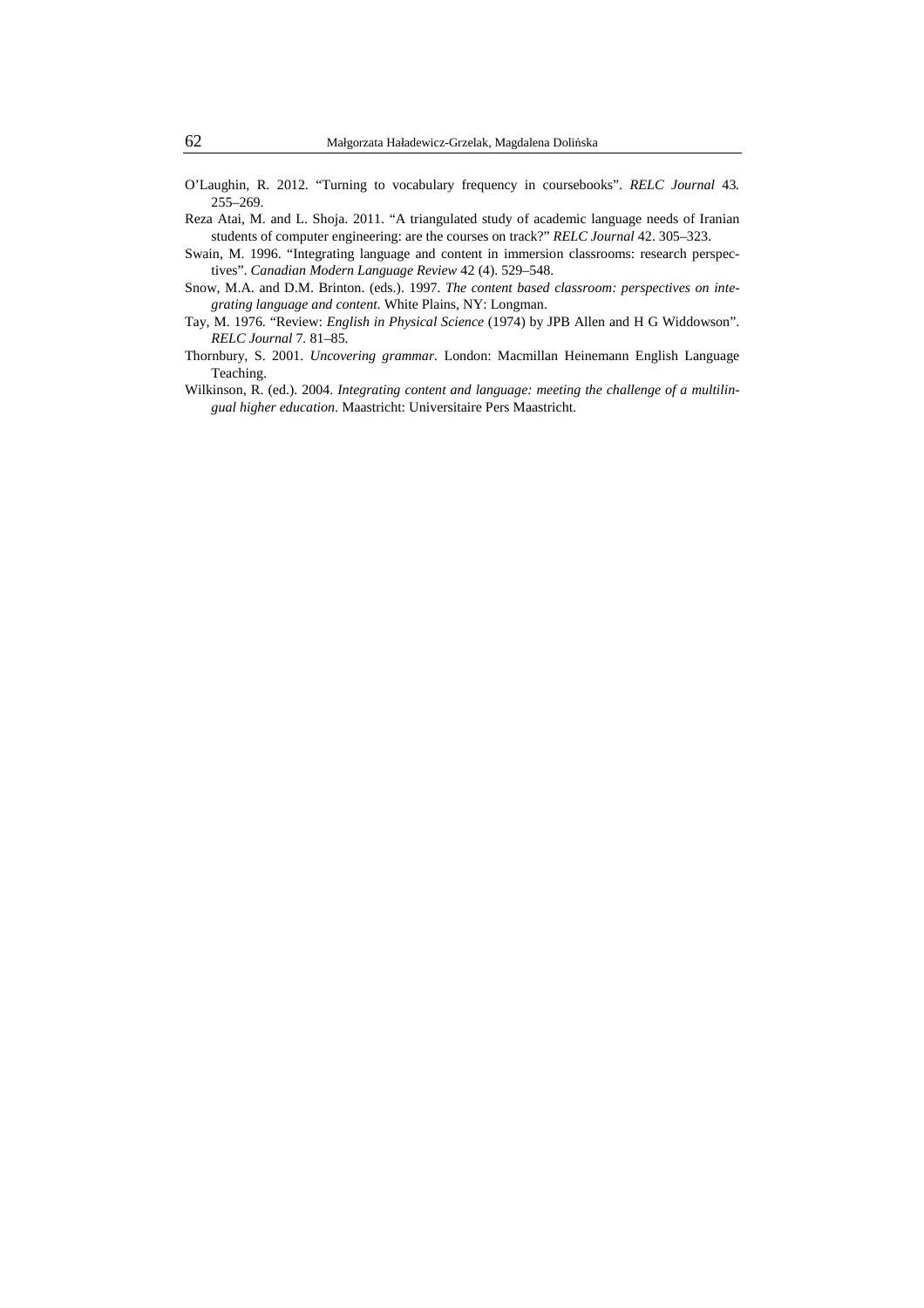# **ANNEX: samples of the results from the analytical corpus**

|                         | 5. describing<br>functions and<br>features                                      | Instructions and advice  | Input devices: it allows the user to<br>answer describing features: it<br>usually features two buttons, it<br>operates without cables; describing<br>the keyboard: it moves the cursor to<br>the beginning of a new line; a<br>numeric keypad; the mouse is also<br>used towhen you want to move<br>an image, you position | Describing functions: For + gerund: this<br>is a device for controlling; it's used to<br>control; it works by detecting; present<br>simple; will: do you think it will be<br>possible to                                                                                                                                                            |
|-------------------------|---------------------------------------------------------------------------------|--------------------------|----------------------------------------------------------------------------------------------------------------------------------------------------------------------------------------------------------------------------------------------------------------------------------------------------------------------------|-----------------------------------------------------------------------------------------------------------------------------------------------------------------------------------------------------------------------------------------------------------------------------------------------------------------------------------------------------|
| Module<br>$\mathcal{D}$ | 6.Describing a<br>camera                                                        | Superlatives, suffixes   | Facts versus opinions in ads,                                                                                                                                                                                                                                                                                              | Procedures: the scanned image is sent to<br>the computer where you canrules for<br>forming superlatives, advanced $\rightarrow$ the<br>most advanced; suffixes (adjectival):<br>able, ible, ant, : word formation, noun<br>suffixes -ure, -logy,- mentsimple past:<br>when did you buy it; what improvement<br>would you make to it? Passive voice. |
|                         | 7. ergonomics,<br>discussing which<br>devices would<br>you most like to<br>own: | Instructions and advice. | Describing computer screen, aspect<br>ratio, parameters, ags discharge<br>display, TFT, in a plasma screen,<br>images are created by, make sure<br>your feet rest firmly, you<br>shoulddon't put your monitor in<br>form of the window, you shouldn't<br>it's a good idea todon't stare at<br>the screen                   | Procedures; how screen displays work;<br>passive voice, definitions of basic<br>features, discuss your choice of a screen,<br>imperative (in negative as well, should).                                                                                                                                                                             |

# **Table 1.** Excerpt from the *InfoTech* database

**Table 2.** Excerpt from the *Cambridge Professional English: Engineering* database

|   |                                                                               |                                                                                                                      |                                                                                                                                                                                                                                                                                                                                                                     | the depth.                                                                                                                          |
|---|-------------------------------------------------------------------------------|----------------------------------------------------------------------------------------------------------------------|---------------------------------------------------------------------------------------------------------------------------------------------------------------------------------------------------------------------------------------------------------------------------------------------------------------------------------------------------------------------|-------------------------------------------------------------------------------------------------------------------------------------|
| 5 | Describing types<br>of technical<br>problem                                   | Verbs and adjectives for<br>describing technical<br>problems                                                         | Causing failure: damage to surface, loads from expanding<br>gases, to block, jam, crack, blow, clog up, leak out, to blow up                                                                                                                                                                                                                                        |                                                                                                                                     |
|   | Assessing and<br>interpreting faults                                          | Words for describing faults                                                                                          | Problem solving process (: observation, process of<br>elimination, identify the failure, determine action) when does<br>the fault occur, what action is required? The problem only<br>occurs from time to time it's a slight problem. Temperature<br>gauge always goes into red. What does the warning message<br>say?                                              | Questions in present simple, frequency<br>adverbs, evaluation adjective (intensity -<br>major/minor, urgent) process of elimination |
|   |                                                                               | Phrases for<br>certainty/uncertainty                                                                                 | Are you sure the pushrod's straight? It looks as if, the pipe<br>might be blocked up, the brake pads could be worn out, it<br>can't beobviously it must be                                                                                                                                                                                                          | Modals and expressing certainty                                                                                                     |
|   | Describing the<br>causes of faults.<br>discussing repairs<br>and maintenance. | Adjectives with prefixes<br>for describing technical<br>problems, verbs for<br>describing repair and<br>maintenance: | incorrect, malfunction, imbalance, undetected, inoperable.<br>The breaking force on both types should be the same, too little<br>air. I doubt it's a blockage in the exhaust system - this would<br>cause overheating; definitions: action verbs dismantle, replace,<br>tighten, drain, disconnect; maintenance checklist; a nut<br>worked loose, which resulted in | Verb prefixation, modals of suggestion, cause<br>and effect; maintenance checklist, action verbs,<br>sequence of steps.             |
|   | Discussing<br>technical<br>requirements                                       | Phrases for referring to<br>issues, quantity and extent                                                              | Concerned, regarding, with regard to the capacity, regarding<br>the heat resistance, what temperature will the paint need to<br>withstand, to what extent, the degree to which it moves can be<br>varied                                                                                                                                                            | Focus on specific issues, questions in present<br>simple and with will, to which extent-<br>assessing the gradation                 |